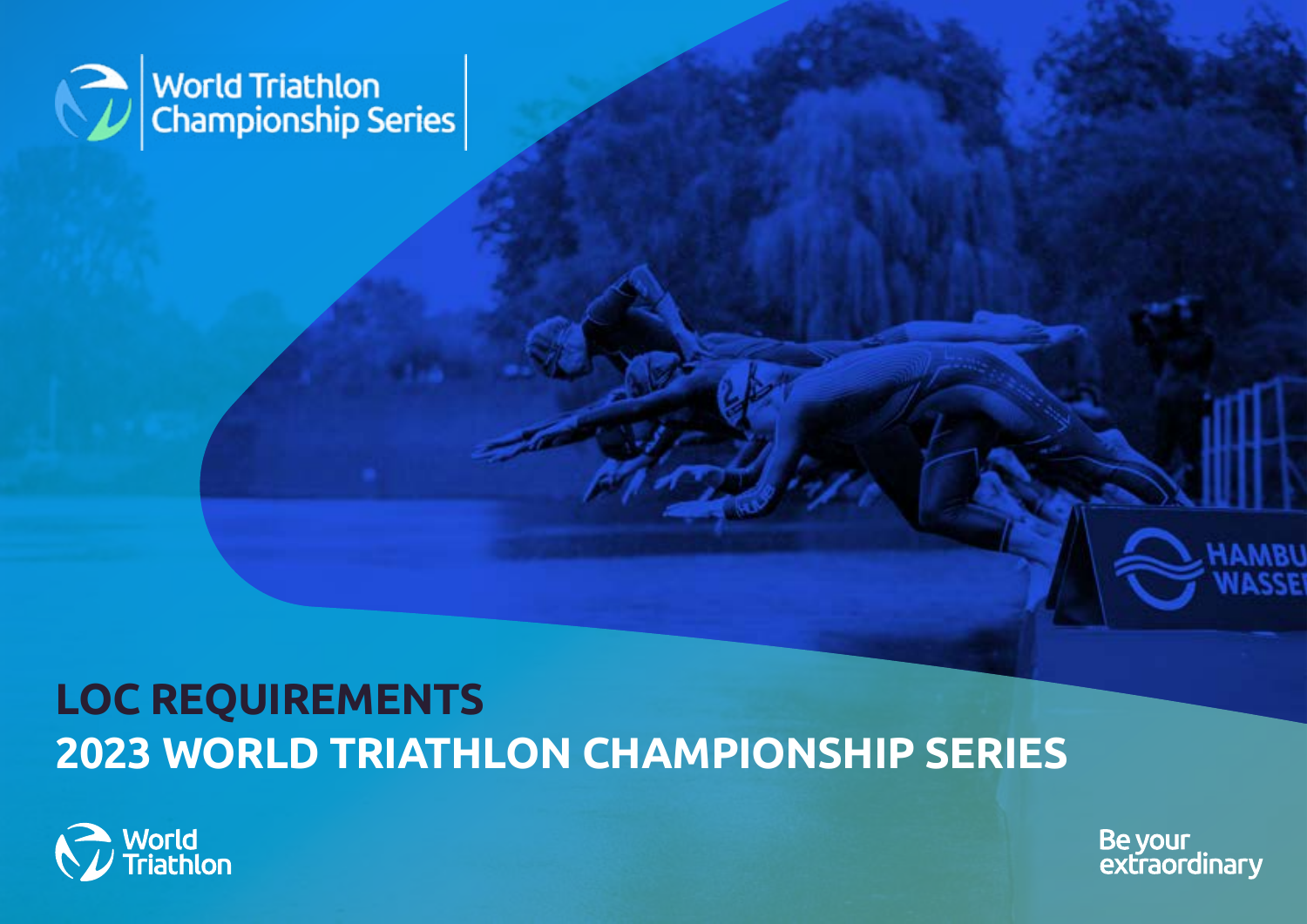

# <span id="page-1-0"></span>**2023 WORLD TRIATHLON CHAMPIONSHIP SERIES TECHNICAL, PROTOCOL AND MEDIA MANUAL**

# **THIS DOCUMENT SUMMARISES THE KEY INFORMATION REQUIRED TO DELIVER THE 2023 WORLD TRIATHLON CHAMPIONSHIP SERIES EVENTS**

VERSION APRIL 2022

# **CONTENTS**

| SECTION A: OVERVIEW OF THE SERIES & THE MANAGEMENT TEAM         | 3              |
|-----------------------------------------------------------------|----------------|
| 1. Introduction                                                 | $\overline{4}$ |
| 2. The Principles Of World Triathlon Championship Series Events | $\overline{4}$ |
| 3. Key Criteria                                                 | $\overline{4}$ |
| 4. "The Teams"                                                  | 4              |
| 5. Administration                                               | $\overline{7}$ |
| 6. Services                                                     | 10             |
|                                                                 |                |
| <b>SECTION B: TECHNICAL &amp; VENUE OPERATIONS</b>              | 12             |
| 1. Technical Operations                                         | 13             |
| 2. Medical Management                                           | 15             |
| 3. Doping Control                                               | 15             |
| 4. Facilities, Equipment And Volunteer Requirements             | 16             |
| 5. Transportation Plan                                          | 17             |
| 6. Accommodation Requirements                                   | 17             |
| 7. Communication Plan                                           | 18             |
| 8. Technical Officials Equipment                                | 18             |
| 9. Athletes' Equipment                                          | 18             |
| 10. Catering Requirements                                       | 18             |
| 11. Contingency Plan                                            | 19             |
| 12. Operation Plans                                             | 19             |
| 13. Risk Assessment                                             | 19             |
| 14. Event Management Tools Partnerships                         | 19             |

|    | <b>SECTION C: WORLD TRIATHLON EVENT PROTOCOLS</b>                | 20 |
|----|------------------------------------------------------------------|----|
| 1. | World Triathlon Sport Presentation                               | 21 |
|    | 2. World Triathlon VIP Hosting and Ceremony Protocols            | 21 |
|    |                                                                  |    |
|    |                                                                  |    |
|    | <b>SECTION D: REQUIREMENTS FOR MEDIA, TIMING &amp; BROADCAST</b> | 22 |
| 1. | Introduction                                                     | 23 |
|    | 2. World Triathlon Media Team Requirements                       | 23 |
| 3. | Timing and Results Service Requirements                          | 26 |
|    | 4. Broadcast Requirements                                        | 30 |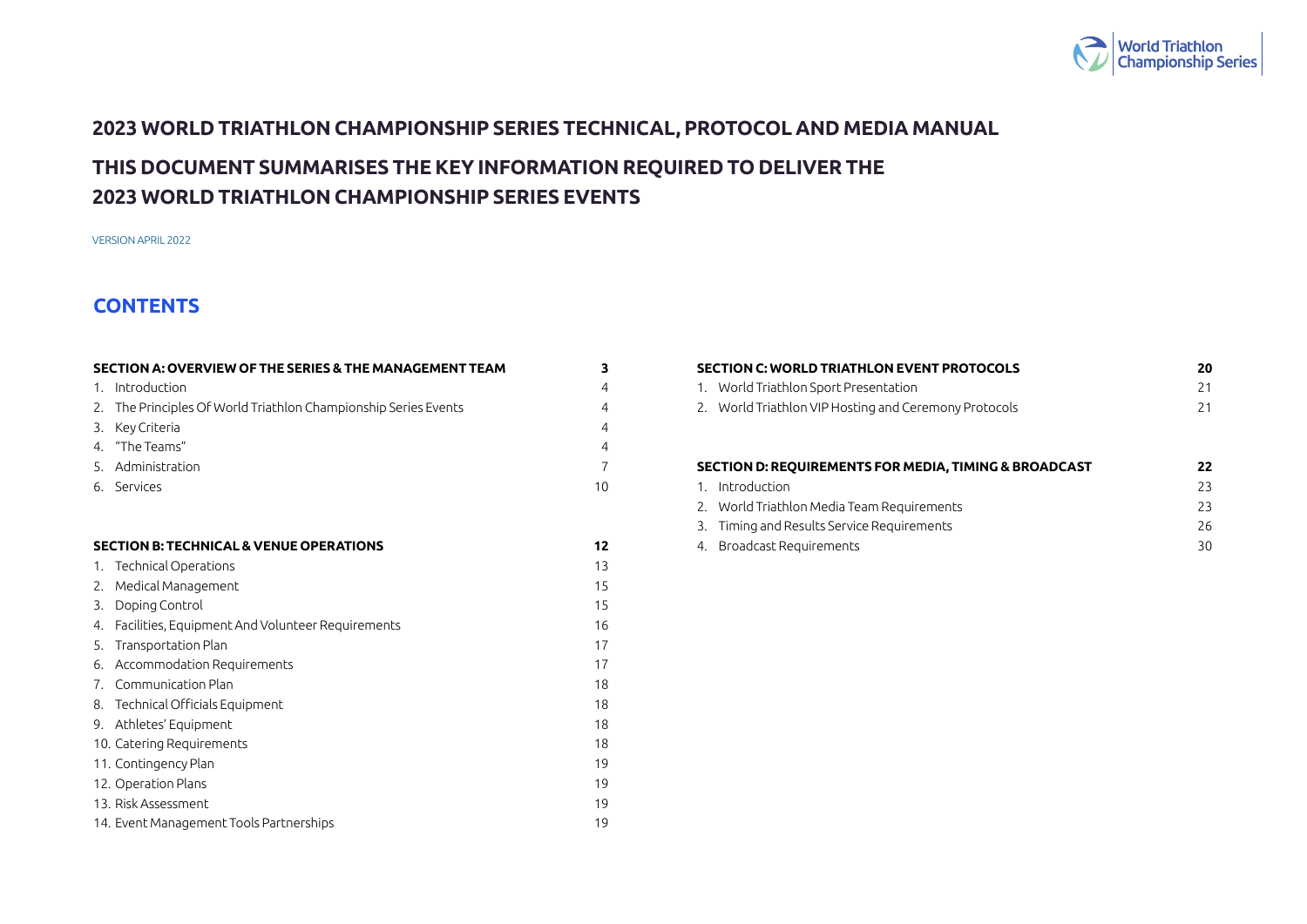<span id="page-2-0"></span>



# SECTION A: OVERVIEW OF THE SERIES & THE MANAGEMENT TEAM

3 | LOC REQUIREMENTS: 2022 WORLD TRIATHLON CHAMPIONSHIP SERIES – APRIL 2021 [BACK TO TABLE OF CONTENTS](#page-1-0)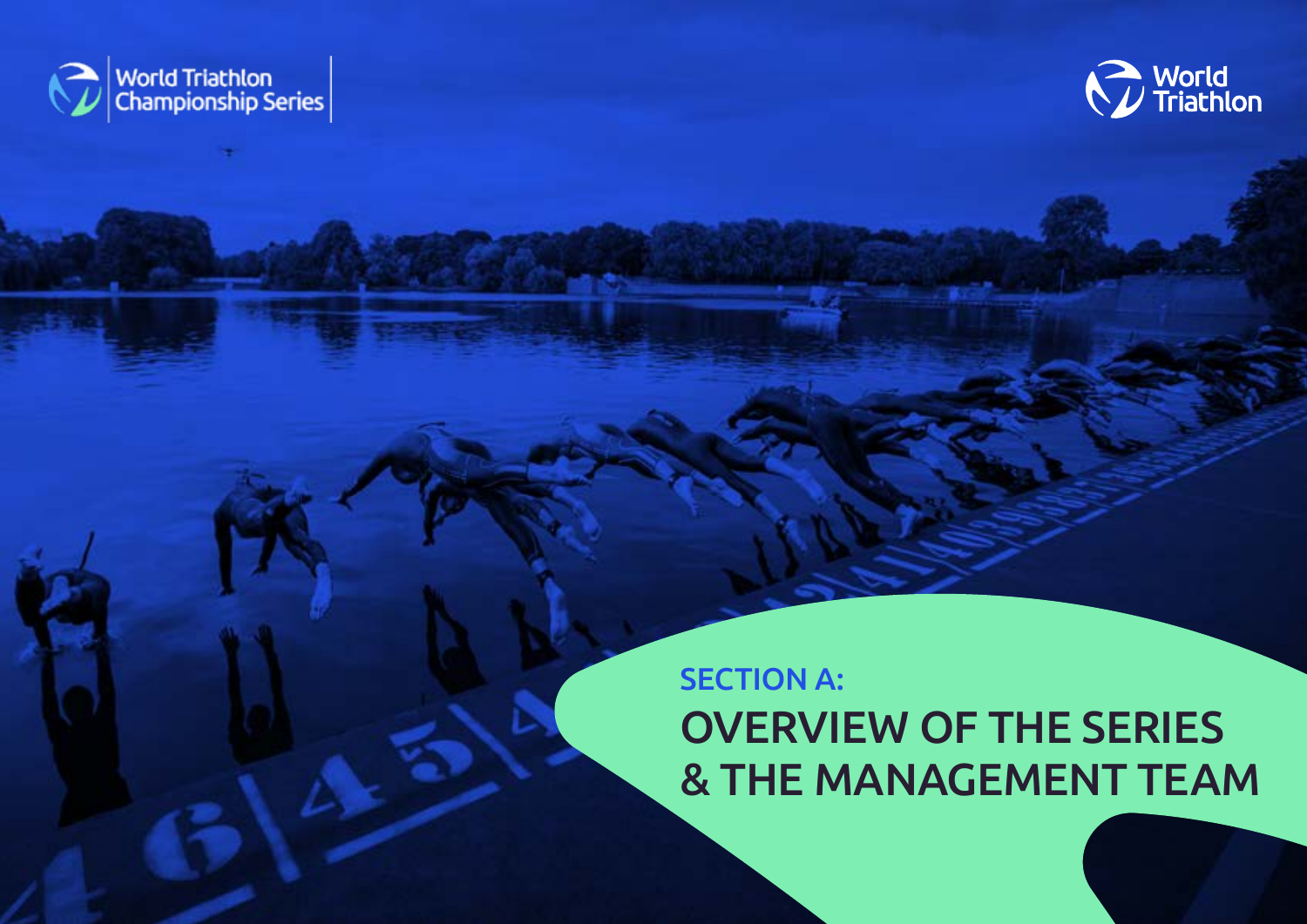

#### <span id="page-3-0"></span>**1. INTRODUCTION**

- 1.1. The World Triathlon Championship Series brings together the world's premier triathlon events. The series is wholly owned by World Triathlon, the world governing body of the sport. World Triathlon will use its highly experienced staff to support each Local Organising Committee (LOC) in delivering a world-class event. World Triathlon will provide key operations staff to support the event (outlined below) during its operation.
- 1.2. The World Triathlon Championship Series is developed in collaboration with various stakeholders which will partner with World Triathlon in producing the series, forming a professional and highly experienced Series Management Team (SMT).
- 1.3. The Objectives of the Series Management Team (SMT) are:
	- a. To form a management partnership with the Local Organising Committee (LOC) and the Host City (HC) and support the LOC in reaching the world-class standards consistent with each event in the series;
	- b. To collaborate closely with the LOC, the National Federation (NF) of the country and the Host City (HC). In addition to this document, the World Triathlon Event Organisers' Manual, the Brand Guidelines - World Triathlon Championship Series will be used as a working document by the LOC and include all the necessary additional information to deliver the event details. Executing the details is a matter of agreement with World Triathlon, the Team Leader (TL) and the Technical Delegate (TD). All documents can be downloaded from [www.triathlon.org;](http://www.triathlon.org)
	- c. To ensure the LOC complies with the World Triathlon Competition Rules.

## **2. THE PRINCIPLES OF WORLD TRIATHLON CHAMPIONSHIP SERIES EVENTS**

- 2.1. A safe and fair environment for the athletes;
- 2.2. High-quality events with consistent technical standards and brand consistency i.e., 'Look and Feel';
- 2.3. Spectacular events showcasing the host city through media exposure and significant spectator audiences;
- 2.4. Delivery to a worldwide audience through live television, highlights shows and other media:
- 2.5. Opportunity to bring international visitors to the host city;
- 2.6. Deliver high-quality opportunities and total satisfaction to sponsors:
- 2.7. Sport development opportunities and a legacy for the HC and NF;
- 2.8. Development opportunities for the community with corporate participation.

#### **3. KEY CRITERIA**

- 3.1. High-quality events with a consistent brand and standards;
- 3.2. Elite events on a multi-lap course;
- 3.3. Mass-participation events managed according to the World Triathlon or NF Competition Rules and linked to the elite programme to create a major spectacle;
- 3.4. Venue set up in city centre with grandstand and live TV broadcast on big screens:
- 3.5. Large numbers of spectators;
- 3.6. High quality experience for all participants;
- 3.7. A test event to be organised before hosting the first World Triathlon Championship Series event. A World Triathlon Cup level event is preferred, but to be agreed by World Triathlon.

## **4. "THE TEAMS"**

The roles and responsibilities of the LOC and SMT are outlined below. The World Triathlon Championship Series will bring a collaborative team of experts to support and deliver each event and work alongside the LOC.

- 4.1. The Series Management Team (SMT) will interact with the LOC event team on multiple levels. Below is a description of the SMT and their roles. Each SMT member might have additional staff that will be brought to the event to help the LOC:
	- a. World Triathlon Secretary General and Sport Director are responsible for the general management and supervision of the entire series:
		- Overall strategy, planning and organisation;
		- Series approvals and recommendations;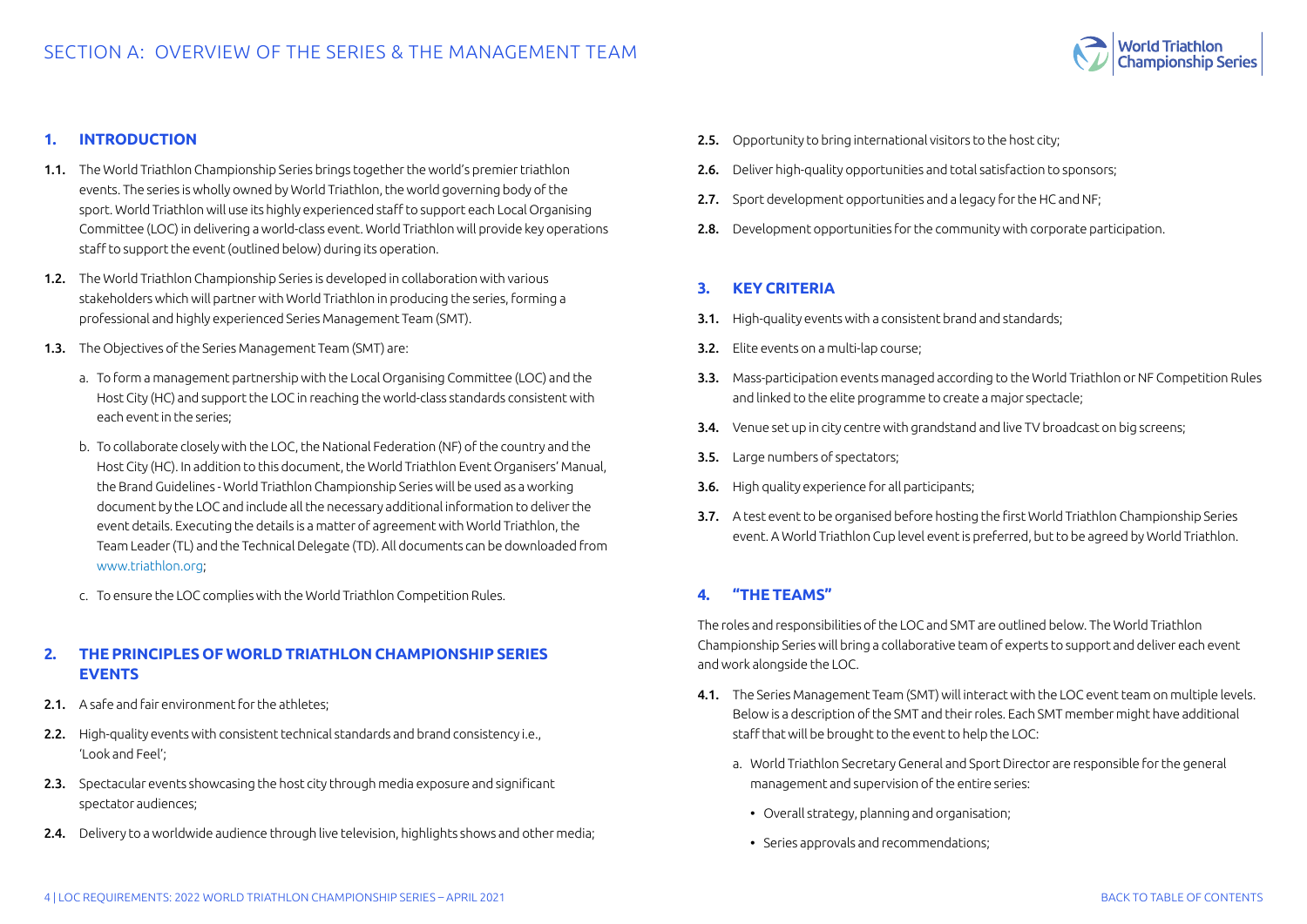

- Coordinating Host City bid process and event scheduling;
- Event agreement negotiation and management;
- Athlete agreements and prize money recommendations;
- Ensuring all LOC event insurance requirements.
- b. World Triathlon Championship Series General Manager and occasionally the Team Leader (TL) during the on-site delivery phase:
	- Evaluation of event commercial elements during bid process;
	- World Triathlon logo protocol;
	- Series marketing strategy;
	- Approval of all commercial/advertising products such as brochures, posters, ads, web design, and merchandising;
	- Implementation of the World Triathlon Branding Guidelines;
	- World Triathlon advertising;
	- Implementation and delivery of all global contractual rights;
	- Implementation of Branding requirements;
	- Coordination of team meetings; set agendas, record and distribute minutes;
	- Manage VIP requirements.
- c. World Triathlon Head of Operations in the preparation phase and occasionally the Team Leader (TL) during the on-site delivery phase:
	- Evaluation of event technical elements during bid process;
	- Project management;
	- Management of the preparations of all operations and services;
	- Approval of accommodation, offices, facilities, functions and transportation;
	- Maintain the technical standards throughout the whole series;
	- Provide accreditation protocol management for the Field of Play;
- Deliver Officials' Development Programme;
- Manage the operation and delivery of World Triathlon Event Protocols in coordination with the LOC;
- Environmental management;
- Oversee all sport presentation matters on-site, as approved by World Triathlon, including facilities, equipment and run sheets/scripts.
- d. World Triathlon Event Services Manager
	- Management of global logistics and shipping;
	- Manage production and inventory of World Triathlon Championship Series supplies;
	- Manage World Triathlon team travel, accreditation and SIM card needs.
- e. World Triathlon Sport Results Director:
	- Elite athletes' entries management and elite start list production (including numbering);
	- Identify Series Leaders;
	- Liaison with the Timing companies.
- f. Technical Delegate (TD): A World Triathlon Technical Delegate will be assigned to each World Triathlon Championship Series World Triathlon Championship Series event. The responsibilities of the TD are:
	- Primary contact for all technical, competition and operational elements;
	- Venue and course design including measurement, permits and approvals, infrastructure integrity, aid stations, communications, contingency plans;
	- Coordination of officials, marshalls, and volunteers;
	- Manage the implementation of the applicable rules for all events;
	- Health and safety management;
	- Approval of security plans;
	- Medical management;
	- Elite athlete registration, briefings and training facilities management;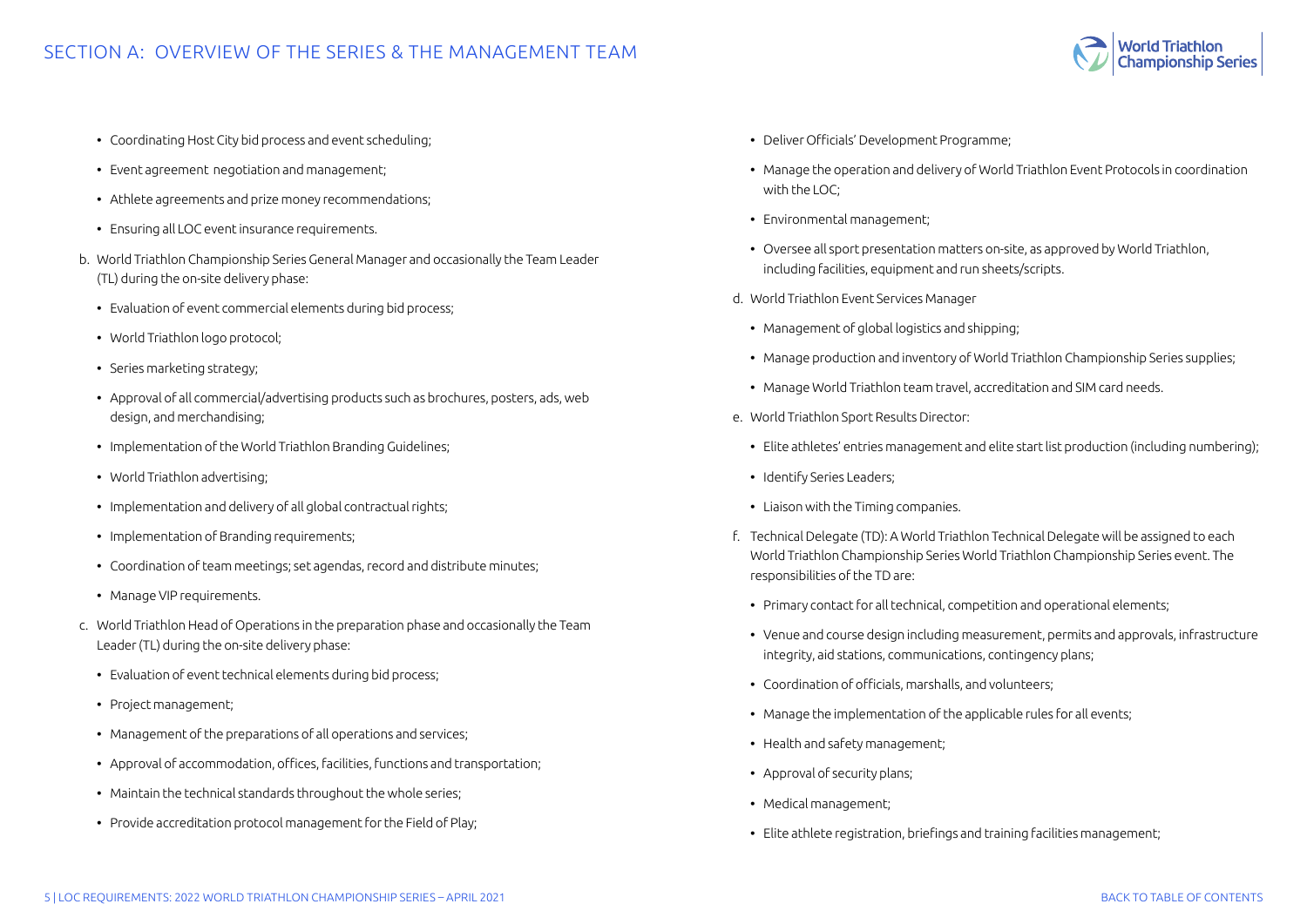

- Timing and Results management;
- Age-Group technical management;
- Oversee all LOC website information for accuracy and consistency;
- Post-event technical reporting.
- g. Assistant Technical Delegates (ATDs): A team of Assistant Technical Delegates assigned by World Triathlon – will join the Technical Delegate for the event and support him/her during the planning process. It is the TD's responsibility to assign specific tasks to these officials upon the confirmation of their attendance. One of the Assistant Technical Delegates will be assigned to the Head Referee position by the World Triathlon Technical Committee and another Assistant Technical Delegate will be assigned as Technical Delegate for the Age-Group race of the event.
- h. World Triathlon Head of Communications in the preparation phase and the Media Delegate during the on-site delivery phase:
	- Oversee all World Triathlon Media staff on-site and be the first point of contact for all media matters (non-Broadcast);
	- Approve all planned media facilities, media technical support and media hosting with TD and TL;
	- Request and review all LOC media plans in cooperation with the World Triathlon Championship Series Broadcast Producer;
	- Develop and implement the World Triathlon media plan for the event;
	- Coordinate athlete interviews;
	- Coordinate press services and manage SMT press team;
	- Race and risk communication spokesperson;
	- Coordinate and produce the social media content for World Triathlon social media channels.
- i. Head of IT & Broadcast in the preparation phase and World Triathlon Championship Series Broadcast Production Manager during the on-site delivery phase:
- First point of contact for all television matters with the host broadcaster and any other relevant parties;
- Coordination of the work of the SMT camera crew on site;
- Coordination of the international Broadcast production (production plan, international signal, international commentary, Broadcast graphics);
- Produce post-race broadcast news feed, digital highlights & any additional content.
- j. World Triathlon Anti-Doping Manager:
	- Anti-Doping control management;
- 4.2. LOC Team:
	- a. LOC Event Director:
		- Overall management and coordination of the Event;
		- Main contact person for the LOC on all important coordination activities and decisions.
	- b. LOC Director of Venue and Technical Operations:
		- Course selection and mapping;
		- Secure permits and prepare the safety plan;
		- Venue set-up and technical operations.
	- c. LOC Director of Marketing and Sponsorship:
		- Implement the World Triathlon Championship Series Branding Guidelines;
		- Create an event branding plan showing allocations of sponsor and stakeholder space on the FOP;
		- Create an LOC marketing concept for the LOC sponsors thatis aligned with the World Triathlon Championship Series Branding Guidelines;
		- Responsible for packing up and sending all branding material in the same condition and quantity as was received.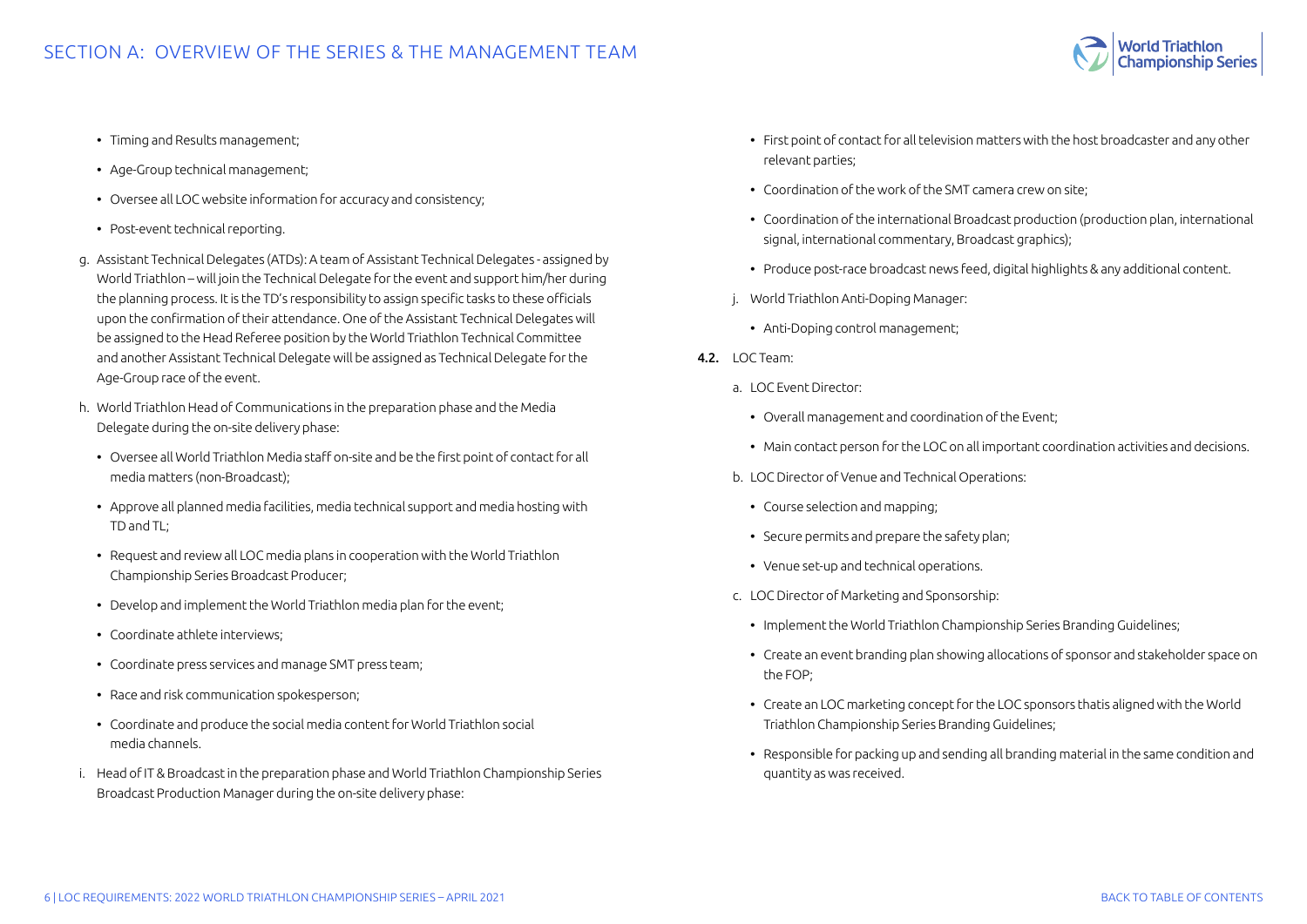# <span id="page-6-0"></span>SECTION A: OVERVIEW OF THE SERIES & THE MANAGEMENT TEAM

- Provision of volunteers to assist with the installation of the branding including provision of equipment necessary for branding installation and take-down;
- Provide the LOC sponsor material for the big screen and the announcers' scripts to the TL;
- Source on-site crowd entertainment features, performances and interactions.

#### d. LOC Media Director:

- Main contact to World Triathlon Media Manager/Delegate and local media;
- Arrange pre-promotion of event;
- Organise all press and photo media on site in conjunction with World Triathlon Media Manager/Delegate;
- Organise press conferences in conjunction with World Triathlon Media Manager/Delegate;
- Provide the World Triathlon Media Manager/Delegate with the post-race media monitoring report.
- e. LOC Sport Presentation Manager:
	- Create scripts and ensures that the entire presentation team is familiar with the scripts and their particular role;
	- Coordinate all ceremony-related requirements and protocol;
	- Coordinate and produce all rehearsals with TL;
	- Coordinate ceremony staff.

#### **5. ADMINISTRATION**

- 5.1. Official Language:
	- a. The official working language of World Triathlon is English. However other languages may be used from time to time to help with communication.
- 5.2. Site Visits:
	- a. Site visits are made prior to the Event taking place.
	- b. An evaluation site visit to take place during the bidding period where no WTCS were hosted before on the same venue/course by the same LOC. Accommodation, travel and local transportation expenses must be covered by the LOC for maximum 2 World Triathlon delegates.
	- c. One or more coordination site visit(s) may take place in case of a successful bid. Accommodation, meals and local transportation expenses must be covered by the LOC for maximum 4 delegates from the SMT for the duration of the visit.
	- d. Documentation: During a site visit, the following information should be available:
		- LOC team (organisation structure with experience of key members);
		- Environmental data (tides, weather forecast history, water quality, heat stress index, air pollution index);
		- Latest water quality tests according to the bid document;
		- Venue and course maps;
		- Required permits, approvals and event insurance;
		- Budget outline, including confirmed revenue streams;
		- Proposed schedule;
		- Host hotel information and facilities;
		- Marketing plans;
		- Operation plans (coordination visit only);
		- Services plans (coordination visit only).
- 5.3. Event Agreement:
	- a. The Event Agreement is required for all World Triathlon Championship Series events. All provisions of the Event Agreement document are legally binding upon all LOCs that have been awarded a World Triathlon Championship Series event.
	- b. World Triathlon has the authority to ensure the implementation and interpretation of the Event Agreement document.

**Championship Series**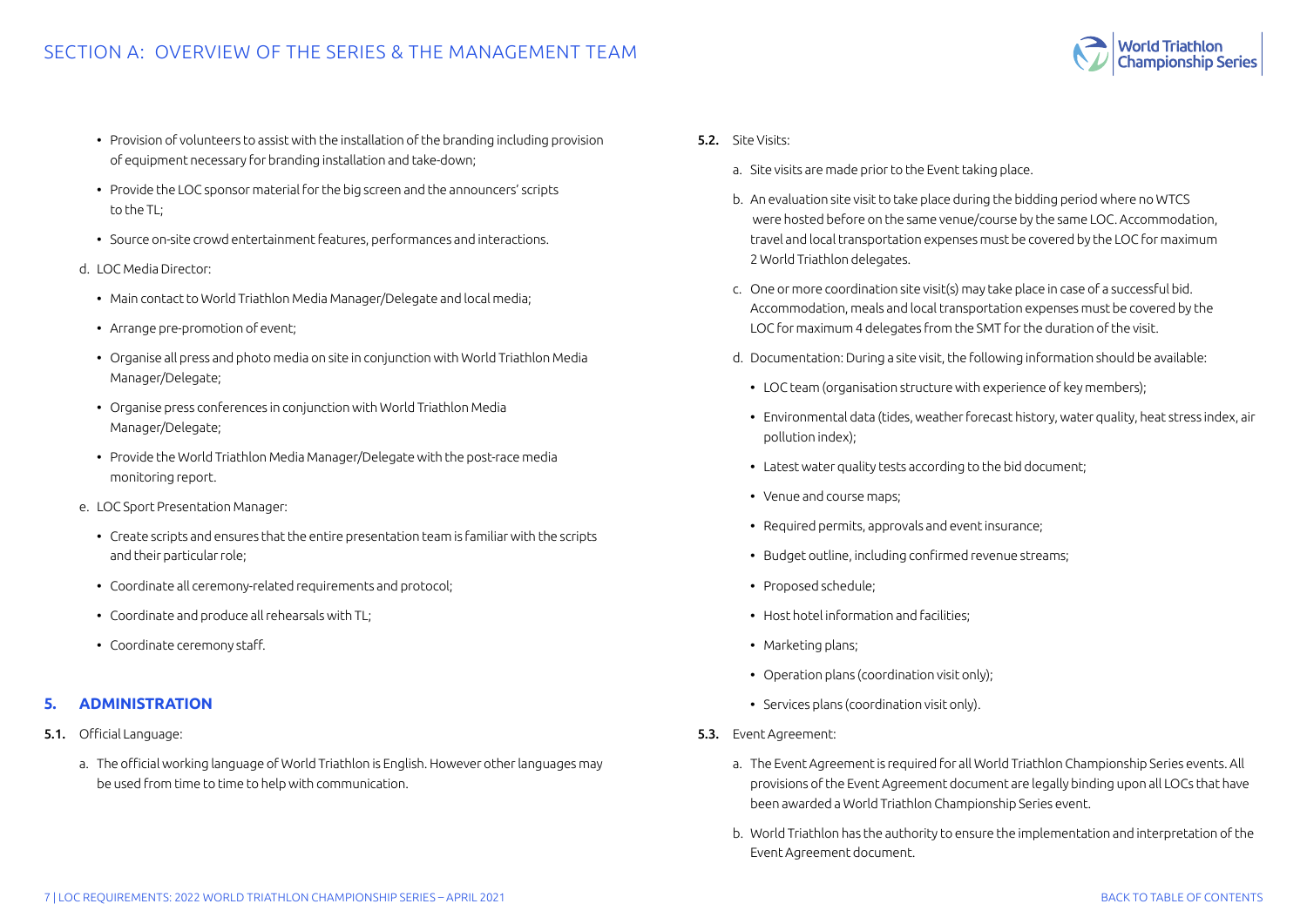

#### 5.4. Insurance:

- a. Event Liability Insurance and Event Cancellation Insurance are required as per the Event Agreement.
- b. The LOC shall, at its own cost, insure and keep insured with a reputable insurance company, a standard public liability and property damage insurance policy to cover the risks of insurable nature of the ER and the staging of the Event and the related events for an amount not less than US\$10,000,000. The insurance policy will name, as insured, the LOC, World Triathlon, the Global Partners, the World Triathlon Executive Board and Staff, the World Triathlon International Technical Officials, and the respective LOC directors, officers, agents, volunteers, employees and contractors.
- c. Event Certificate of Insurance: The official certificate of insurance, with all additional insured added, must be provided to World Triathlon at least 60 days prior to the start of the event.
- d. Athletes' Insurance: each athlete must acquire medical / travel insurance which offers the legal requirements for the country where the event is being organised unless their NF has a license system including such coverage.
- 5.5. Scheduling:
	- a. The final competition schedule needs to be approved by the SMT;
	- b. All additional information related to the required time for the different competitions can be found in the Event Organiser's Manual, section 2.10;
	- c. Draft schedule can be found in the Event Organiser's Manual:
	- d. World Triathlon appoints a Technical Delegate responsible for the Age-Group event. The LOC is required to follow the directions of the TD. The international Technical Officials might be involved with such an event, which may follow the competition rules of the host NF or the World Triathlon Competition Rules.
- 5.6. Registration:
	- a. All the registration deadline, eligibility and entry rules can be found in the World Triathlon Competition Rules on [www.triathlon.org.](http://www.triathlon.org)
	- b. Entry Fees and Payment: There is no entry fee for elite athletes in the World Triathlon Championship Series.
- c. World Triathlon also advises the inclusion of age-group, junior, youth and kids races in the weekend schedule.
- d. World Triathlon expects the LOC to use the suggested entry software system unless otherwise agreed.
- 5.7. Accountability:
	- a. The LOC is accountable for the following:
		- Compliance with the Event Agreement;
		- All contracts associated with local suppliers and sponsors;
		- Budgets, payroll, purchasing and invoicing, insurance, athlete waivers, permits and approvals, water quality test, travel visas, reporting schedule and checklists;
		- Accuracy of website content:
		- Each World Triathlon Championship Series event has a website provided by World Triathlon of the format cityname.triathlon.org;
		- The LOC must use this website as the primary event website;
		- The site is to be maintained in English as well as the local language(s) as required by LOC;
		- Event and race-related changes and updates must be approved by the TL/TD
		- before publishing;
		- Please contact webmaster@triathlon.org for setup.
- 5.8. Permits and Approvals:

The LOC must:

- a. Obtain written approval for the venue, and competition courses, including swim, bike, run and transition, from all jurisdictions e.g., federal, regional, city, police, etc.;
- b. Have World Triathlon's approval for all segments of the course which must be secured prior to awarding a World Triathlon event;
- c. Provide World Triathlon with a water quality test during bid stage and leading up to the event as per the World Triathlon Competition Rules 10.2 and 10.3. Additional to this, based on the sanitary inspection, more tests may be requested by World Triathlon;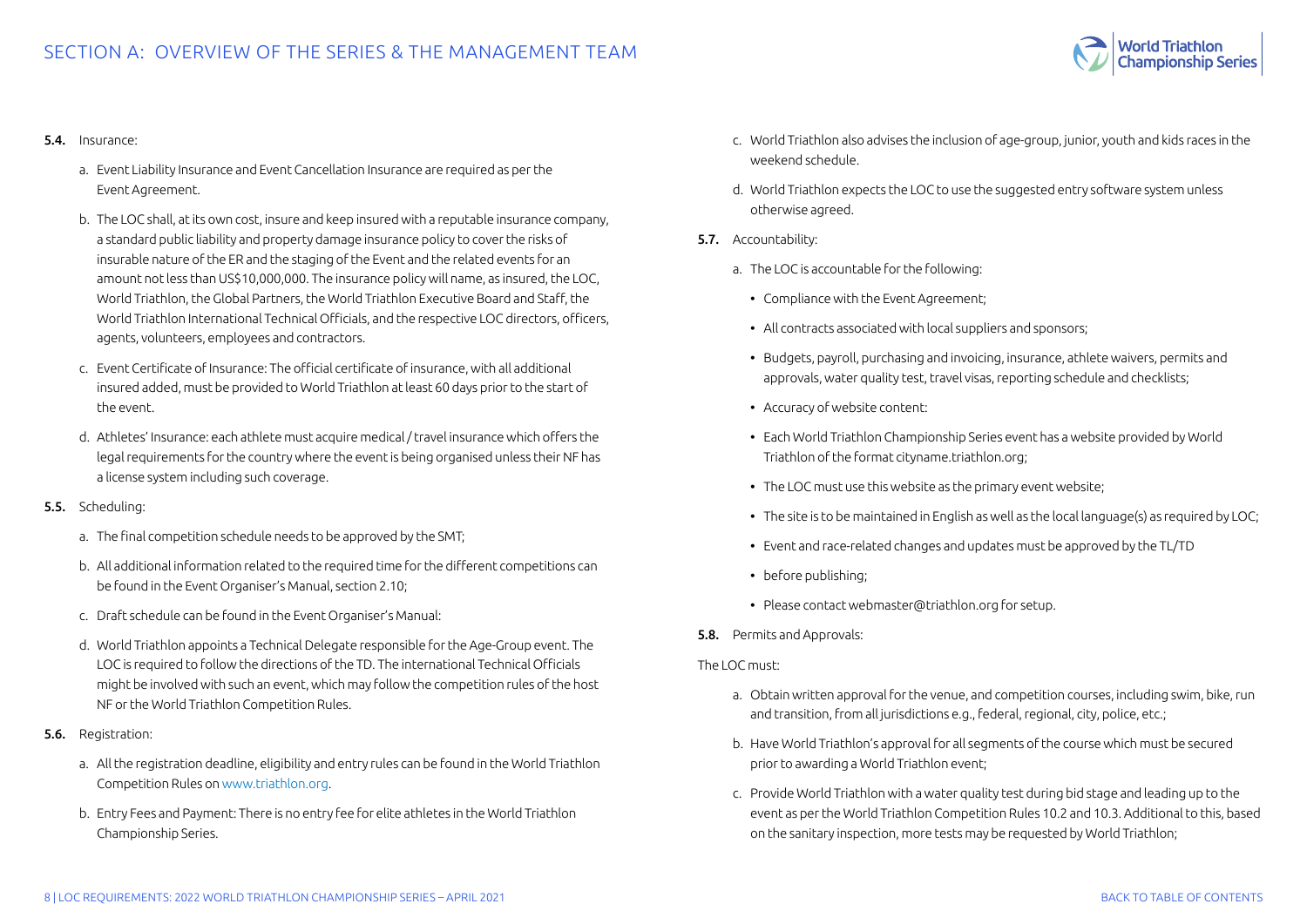

- d. Provide World Triathlon with weather data, including air and water temperature, during the bid stage;
- e. Provide World Triathlon with tide tables, where applicable, during the bid stage;
- f. Ensure that all temporary structures (pontoon, grandstands, stages, gantries etc.) are approved in writing by a Structural Engineer and adhere to the local fire marshal's code;
- g. Provide proof that local hospitals and Emergency Departments are informed of the event and its associated road closures;
- h. Assist with Drone operational regulations and permits.
- 5.9. Reporting Schedule and Checklists:

#### The LOC must:

- a. Be familiar with World Triathlon schedules and checklists as outlined in the Event Organisers' Manual;
- b. Provide reports upon the request of the SMT Team;
- c. Participate in the bi-weekly progress report calls;
- d. Participate in the 30-days-prior-to-the-event general World Triathlon/LOC call;
- e. Use a Project Management System: World Triathlon has partnered with the company WeTrack for delivering a project management system and document sharing platform for all World Triathlon events. This tool is used during the planning process for following the events' progress report and it is mandatory for all LOCs to use it. This application is offered to the LOC at World Triathlon's cost.
- f. Use an Event Management System: World Triathlon has partnered with the company OnePlan for delivering an event management system for all World Triathlon events. This tool is used during the planning process for the venue and course design and it is mandatory for all LOCs to use it. This application is offered to the LOC at World Triathlon's cost for 2 editors. If the LOC wishes to have more editors, it is a cost that must be covered by them.
- 5.10. SMT LOC On-Site Meeting:
	- a. A series of on-site meetings will be scheduled during the week leading up to the event;
	- b. The schedule of meetings will be prepared by the Team Leader and the Technical Delegate;
- c. The Team Leader, Technical Delegate, Media Delegate, World Triathlon Championship Series Broadcast Production Manager, LOC Event Director, LOC Director of Technical and Venue Operations, LOC Director of Marketing and Sponsorship will attend the first on-site meeting;
- d. Course and venue maps, branding plan, concept of course safety, staff and security operation plan including radio plan and protocol, event schedule including swim heats, medical plan, athlete services plan, contingency plans are required material for the meeting.
- 5.11. Event-Week Meetings: The event-week meetings will be confirmed and circulated following the first SMT – LOC on-site meeting. The following meetings will be scheduled:
	- a. Technical Meeting;
	- b. Broadcast Production Meeting;
	- c. Media Management Meeting;
	- d. Branding Meeting;
	- e. World Triathlon Protocol Meeting, including Sport Presentation, Opening and Medal Ceremonies, VIP Services and Accreditation meeting, Final Awards Banquet Meeting;
	- f. Rehearsal schedule for Sport Presentation and Medal Ceremony;
	- g. Timing and Results meeting;
	- h. Motorbike drivers' Meeting;
	- i. Marine Meeting;
	- j. Medical Meeting;
	- k. Registration Meeting.
- 5.12. Travel Visas:

The LOC must:

- a. Provide all necessary information and assistance for athletes and officials who require travel visas for entry into the host country;
- b. Get the detailed travel visa information from the host country's customs and immigration department;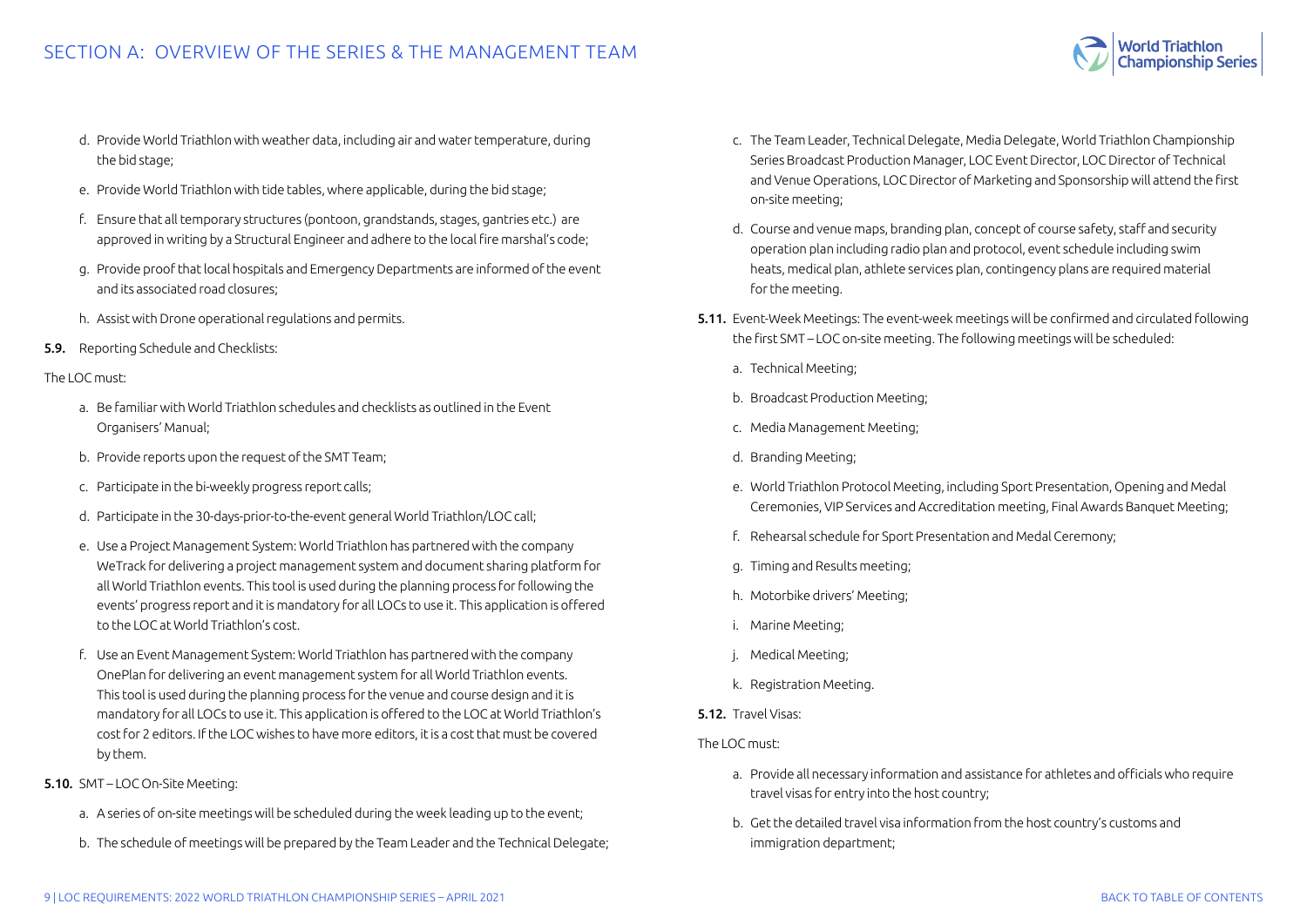# <span id="page-9-0"></span>SECTION A: OVERVIEW OF THE SERIES & THE MANAGEMENT TEAM

- c. The LOC must post the detailed travel visa information on the event website. Upon receipt of applications for a travel visa, the LOC will liaise with the athletes/coaches'/officials' NF and World Triathlon;
- d. Not issue travel visa invitations without prior approval and confirmation of that the athletes, coaches and/or officials are in good standing with World Triathlon;
- e. Assist with media visas & media equipment customs.
- 5.13. Accreditation Protocol:

The LOC must:

- a. Use the standardised accreditation system, outlined in the Event Organisers' Manual;
- b. Pay particular attention to both the precise design of the accreditation, the secure zone signage, and the implementation of an effective security team to manage and control the accreditation and security on site;
- c. Only accredit the approved coaches' accreditation list that World Triathlon will announce 5 days before the event. Only coaches listed on this list can receive wristbands (provided by World Triathlon). All other requests should be directed to the TD;
- d. Only accredit the approved medical team's accreditation list that World Triathlon will announce 5 days before the event. Only the team medics on this list can receive wristbands (provided by World Triathlon). All other requests should be directed to the World Triathlon Medical Delegate;
- e. The final plan and proposed accreditation cards, zone control signage and venue accreditation plan/flows must be submitted to TD for approval according to the project plan.

#### **6. SERVICES**

- 6.1. Staff and Volunteer Services:
	- a. The event should have adequate paid staff to meet the requirements of hosting an event of this calibre.
	- b. Volunteers: First look to recruit personal contacts of LOC committee members as they often provide the most reliable resources.
- c. Specific training should be provided to:
	- Field of Play volunteers;
	- Athlete Services volunteers;
	- Medical and Anti-Doping volunteers;
	- VIP Hosting volunteers;
	- Transportation volunteers;
	- General Information volunteers.
- d. Volunteers should have a general understanding and awareness of all aspects of the event. Volunteers are the 'face' of the event and represent the local community to the world.
- 6.2. Athlete Services:
	- a. The most important people at the event are the athletes. Their overall view of the event will be reflected not just in the race but in the consideration that has gone into anticipating their needs.
	- b. Basic Athlete Services to be provided by the LOC include (free of charge for the Elite athletes and registered coaches):
		- Airport Transportation: including provisions for bike transportation;
		- Information Services: athletes guide and information booths at the venue;
		- Accommodation Services: adequate distribution of information on all available accommodation;
		- US\$300 subsidy for each Elite athlete payable to the respective National Federation;
		- Complimentary internet access in the host hotel and in all Elite athletes' areas at the venue;
		- Medical services: information to be provided on medical emergency services, massage and physiotherapy services;
		- Training Services: swimming pool facilities will be required for 2 sessions daily free of charge for Elite athletes during the lead up to the Elite races. The schedule must be approved by the Technical Delegate.

**Championship Series**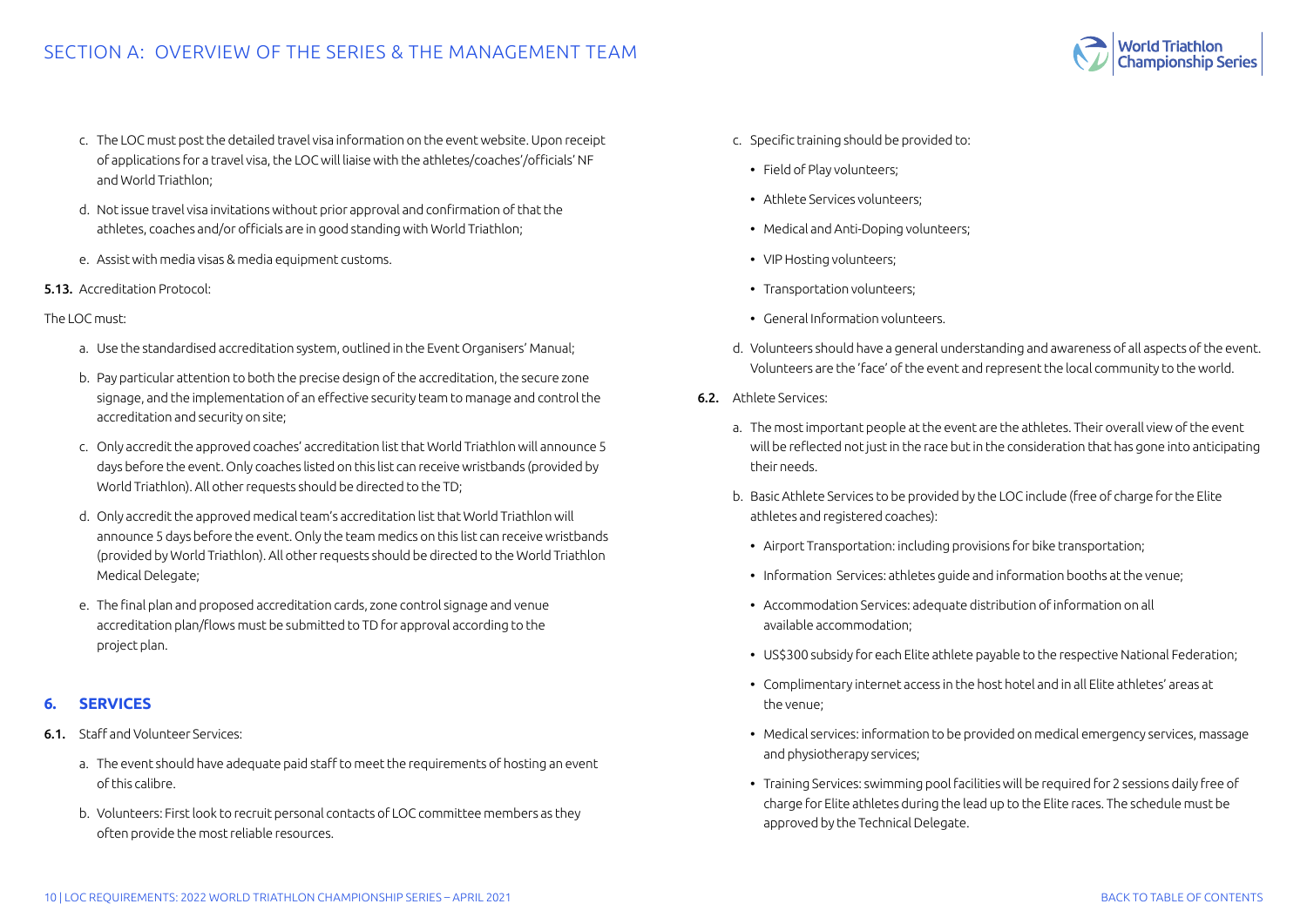

- Course Familiarisation: access to the swim, bike and run courses for pre-event training is mandatory with adequate traffic control. There needs to be a separate plan for Age-Group athletes;
- Bike Mechanic: provide service for all athletes;
- Goody bags with event souvenirs in a sustainable manner.
- 6.3. VIP / Sponsor Services:
	- a. A VIP / Sponsor Hosting Plan must meet the following minimum requirements:
		- Complimentary scheduled VIP Airport Transportation including World Triathlon guests;
		- VIP accreditation should be provided to all VIP-level sponsors and guests. Invitations will be issued to the on-site VIP Tent and to all social functions as per Event Agreement and the World Triathlon Championship Series Branding Guidelines;
		- VIP Transportation to race venue and to social functions as required:
		- Sponsor Package and/or special event souvenir should be packaged for all sponsors and VIPs and must include a detailed Event Schedule;
		- Special consideration must be given to any planned presentations to sponsors and/or VIPs and should be approved by the TL.
- 6.4. Spectator Services:
	- a. Road closures will often result in extra considerations for getting spectators on site. It is essential that access information is well communicated to spectators. A public awareness campaign must be part of the event planning process and must be approved by the TD.
	- b. Information volunteers should be located at all major site access points and in the central hub area of the venue.
- 6.5. Technical Officials Services:
	- a. NF/LOC to provide World Triathlon with a list of local Technical Officials 45 days before the event. The list will include all Field of Play officials, as well as the chief race official. The list is subject to change by World Triathlon.
	- b. Minimum number of TOs per event will be determined by the TD. In case the Host National Federation is not able to provide the full list of Technical Officials, Self-Funded officials

must be considered by the LOC by including those in the accommodation allotment provided for the TOs and if necessary provide airport pickup;

- c. Responsibility of the LOC/Host NF to cover the expenses of the National Technical Officialsas per the local policies.
- d. The LOC will provide all World Triathlon team members and Technical Officials (NTOs and ITOs) with the same race package as given to athletes, i.e., event t-shirt, tickets to all events, and sponsor gifts.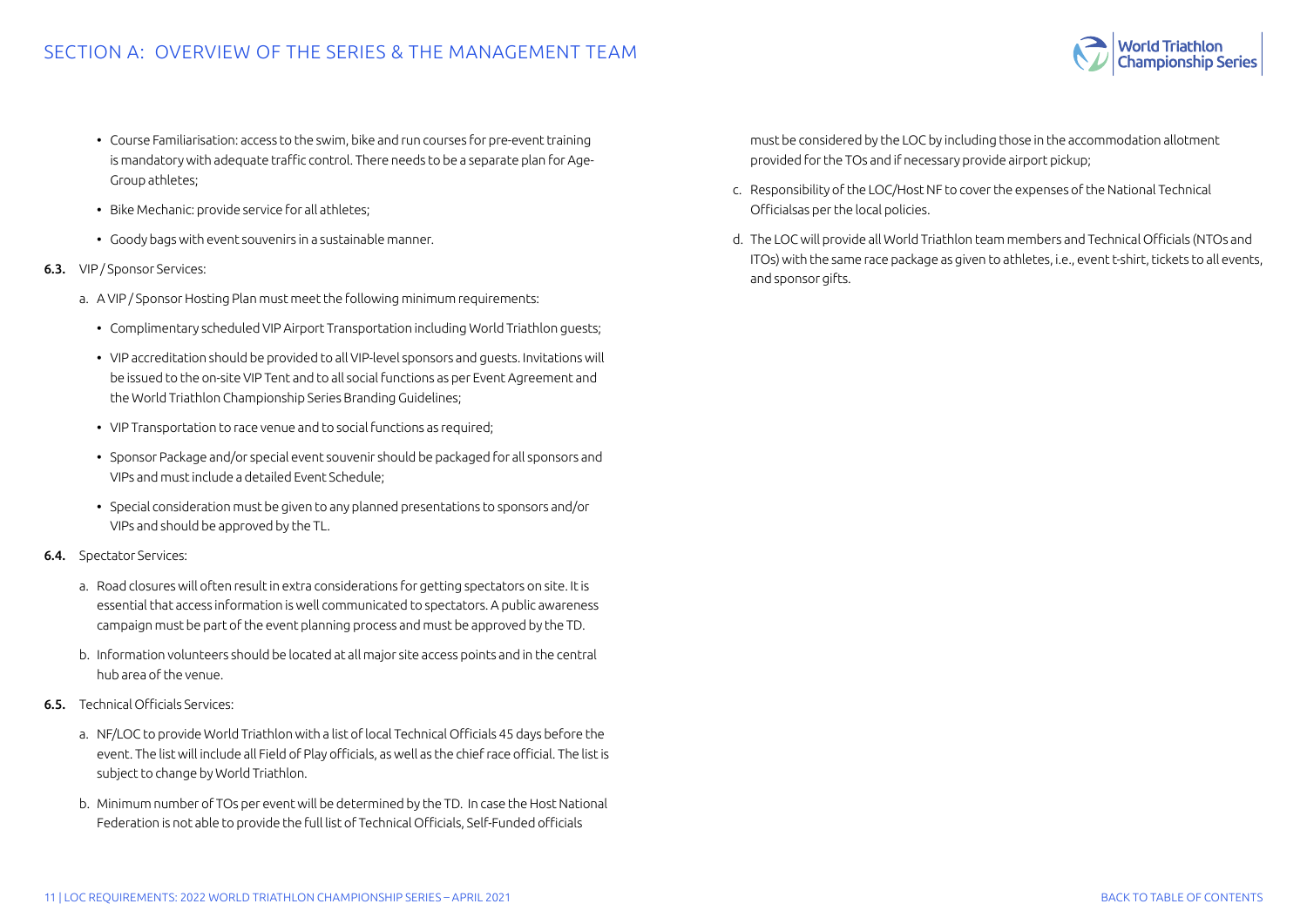<span id="page-11-0"></span>



# SECTION B: TECHNICAL & VENUE **OPERATIONS**

12 | LOC REQUIREMENTS: 2022 WORLD TRIATHLON CHAMPIONSHIP SERIES – APRIL 2021 [BACK TO TABLE OF CONTENTS](#page-1-0) 

**SIMS TO** 

SWISS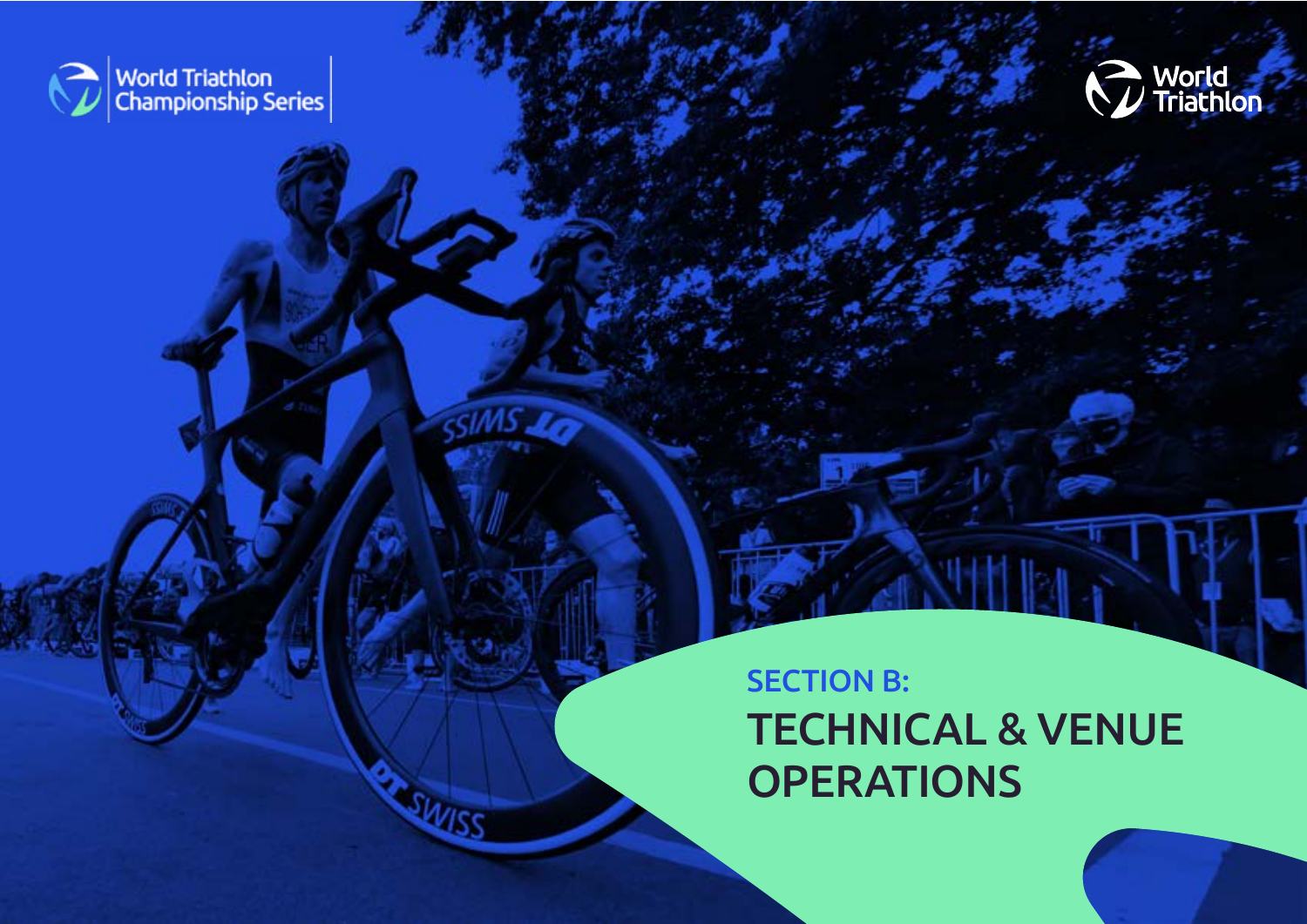

## <span id="page-12-0"></span>**1. TECHNICAL OPERATIONS**

- 1.1. General:
	- a. This section combines the duties of the Technical and Venue Operations. All these operations should cover all official events with different requirements.
	- b. On the occasion that a World Triathlon Para Series is held in conjunction with a World Triathlon Championship Series, all requirements will be specified in a similar document available from World Triathlon.
	- c. Registration:
		- Elite Athletes and Coaches;
		- Team Medical.
	- d. Briefings:
		- Elite Athletes;
		- Elite Coaches (if applicable).
- 1.2. Venue Operations:

The Venue must be presented in a manner that showcases an event of World Triathlon Series status. A detailed description of the required venue layout, equipment list and procedures can be found in the Event Organisers' Manual. The venue includes:

- a. The start, the transition and finish area in a World Triathlon Series design;
- b. Large area for grandstand;
- c. A broadcast compound (including commentary positions, TV graphics), big screens and scoreboard;
- d. Elite athletes' area;
- e. Age-Group athlete's area;
- f. Expo and spectator's area;
- g. Operations are;
- h. VIP and hospitality area;
- i. Press center.
- 1.3. Field of Play:
	- a. Number and length of laps. All information related to the number and length of laps can be found in the Event Organiser's Manual, sections 4.3.1, 4.5.1, and 4.11.1.
- 1.4. Swim Course:
	- a. The number of waves, the number of athletes per wave and the time differences between the waves will be determined by the TD in consultation with LOC.
	- b. Start Platform:
		- A stable platform for a dive start is required for the elite events:
		- A platform beach start is acceptable only if there is no possibility of a dive start;
		- Swim pontoon/platform specifications can be found in the Event Organiser's Manual;
		- The swim platform will be completely covered in "blue" carpet.
	- c. Water Quality:
		- The water quality test results must be submitted to the Technical Delegate as per the World Triathlon Competition Rules;
		- Additional tests should be provided upon the TD's request;
		- Water Quality Tolerance Limits can be found in the World Triathlon Competition Rules;
		- TECTA Laboratory requirements: World Triathlon has partnered with the company Tecta-PDS for delivering fast and reliable microbiological water quality tests at World Triathlon sanctioned events. This device will be deployed to events where there is a history of water quality issues or in cases where the local laboratories cannot provide results in fewer than 7 days from the sample collection. In this case, the LOC must provide a number of logistical arrangements that can be found in the EOM.
	- d. Swim course personnel, technical requirements of the start area and swim course, the required equipment and procedures can be found in the Event Organiser's Manual.
- 1.5. Transition Area:
	- a. Individual bike racks are mandatory for Elite athletes.
	- b. Carpet is required in the Elite transition area and must extend to the swim exit. The TD will approve the areas of the transition area that must be carpeted for the Age-Group athletes.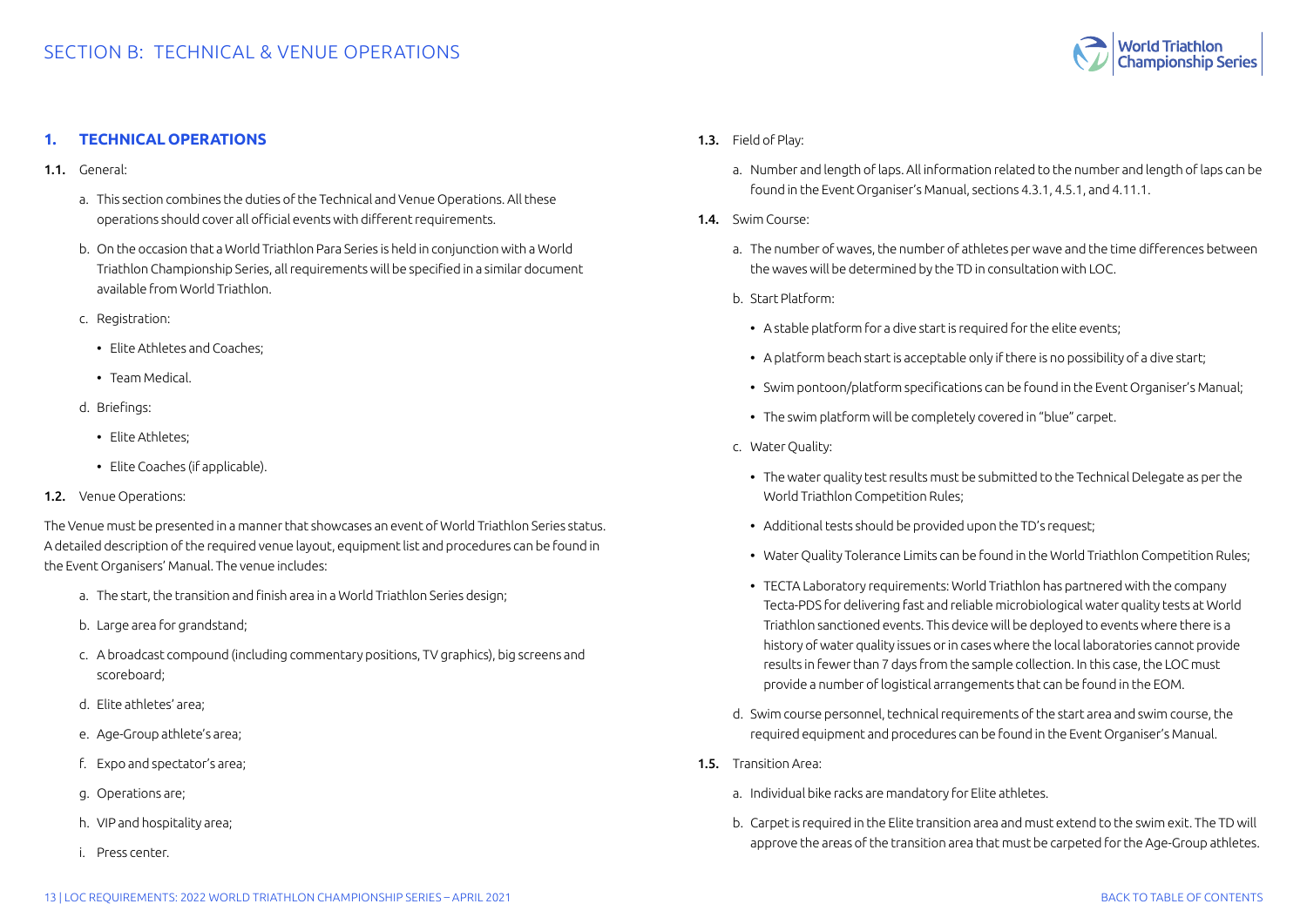# SECTION B: TECHNICAL & VENUE OPERATIONS

- c. A detailed description of required transition area personnel, equipment list and procedures can be found in the Event Organisers' Manual, section 4.4.
- 1.6. Bike Course:
	- a. General requirements:
		- Hard fencing is required:
		- (i) In high traffic areas;
		- (ii) On the road leading in and out of transition at least 400m;
		- (iii) All corners;
		- (iv) To fix sponsor boards and banners in accordance with branding plans.
	- b. All other descriptions of required bike course personnel, equipment list and procedures can be found in the Event Organiser's Manual, sections 4.5 to 4.7.
- 1.7. Wheel Station:
	- a. A minimum of two wheel stations must be provided.
	- b. Both wheel stations have to be equipped by the LOC with bike racks and wheels.
	- c. Detailed description of required wheel station personnel, equipment list and procedures can be found in the Event Organiser's Manual, section 4.8.
- 1.8. Lap Counting:
	- a. Lap verification is needed to control the bike and run laps.
	- b. The lap counting board should be visible to the announcer and should be 1m high x 0.75m wide.
	- c. This board will indicate the number of laps remaining for the race leader.
	- d. Detailed description of required lap counting personnel, equipment list and procedures can be found in the Event Organiser's Manual, section 4.9.
- 1.9. Run Course:
	- a. General requirements:
		- Hard fencing is required:
			- (i) In high traffic areas;
		- (ii) On the road leading in and out of transition at least 400m and on all corners.

### b. Age-Group:

- Hard fencing is required:
	- (i) In high traffic areas;
	- (ii) On the road leading in and out of transition at least 400m;
	- (iii) All corners.
- c. All other descriptions of required run course personnel, equipment list and procedures can be found in the Event Organiser's Manual, section 4.11.
- 1.10. Aid Stations:
	- a. Swim Exit: an aid station is required at the swim exit for Age-Group events.
	- b. Bike Course: There are no aid stations on the elite bike course. One aid station may be required at 20km point of the Age-Group bike courses.
	- c. Run Course: Aid stations should be a maximum of 1.25km apart throughout the run, unless more are requested by the TD.
	- d. All other detailed description of required aid station personnel, equipment list and procedures can be found in the Event Organiser's Manual, section 4.12.
- 1.11. Penalty Box:
	- a. The number and exact placement of the penalty box will be determined by the TD;
	- b. The area must be secured.
	- c. All other detailed description of required penalty personnel, equipment list and procedures can be found in the Event Organiser's Manual, section 4.13.
- 1.12. Finish Area:
	- a. A detailed description of finish area design, requirements, personnel, equipment list and procedures can be found in the Event Organiser's Manual, section 4.14.
- 1.13. Recovery Area:
	- a. A detailed description of recovery area design, requirements, personnel, equipment list and procedures can be found in the Event Organiser's Manual, section 4.15.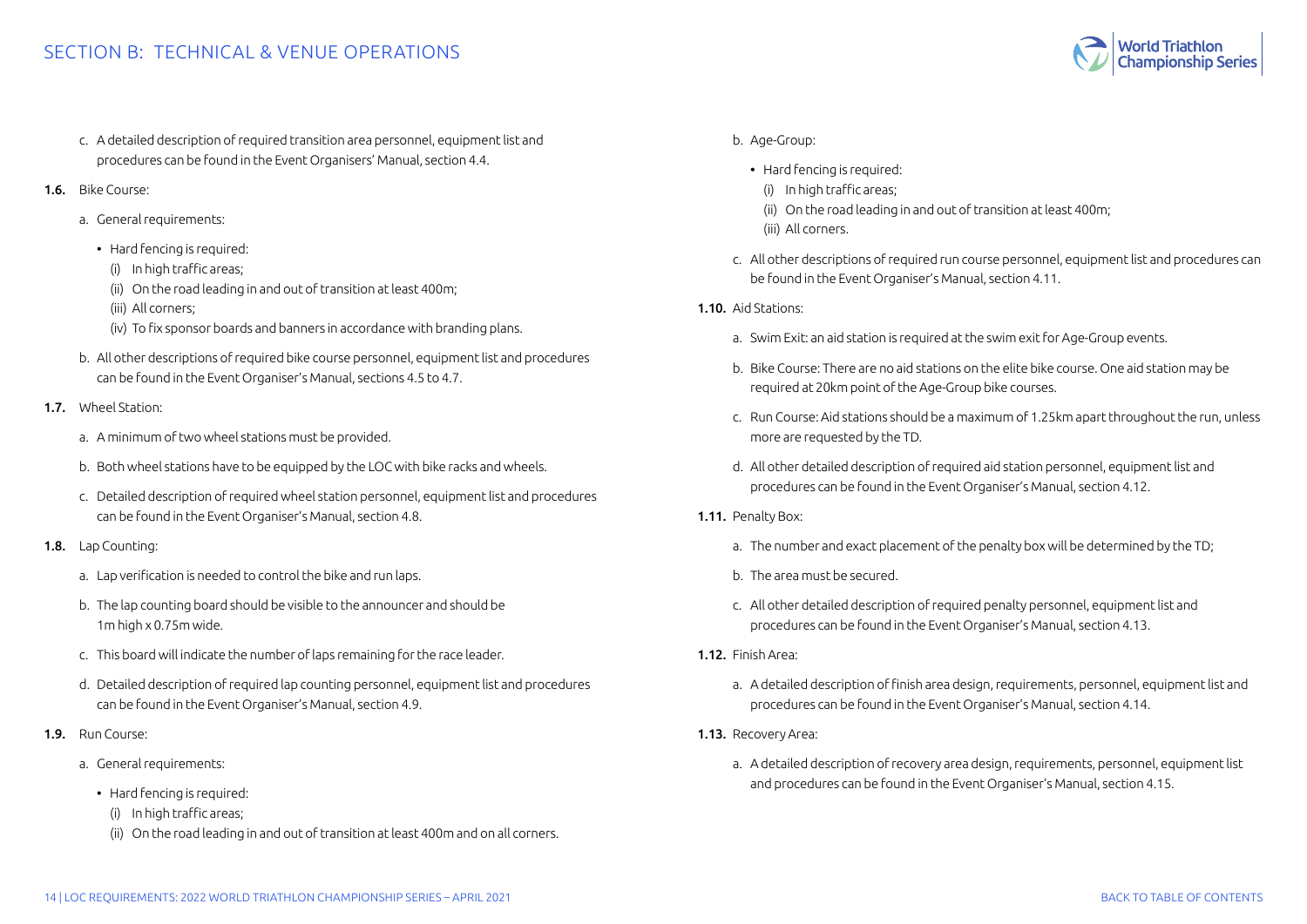

#### <span id="page-14-0"></span>1.14. Mixed Relay Zone (if applicable):

- a. A detailed description of Mixed Relay Zone design, requirements, personnel, equipment list and procedures can be found in the Event Organiser's Manual, section 4.16.
- 1.15. FOP signage:
	- a. A detailed list of FOP signage can be found in the Event Organiser's Manual, section 8.3 (Appendix 3.).

#### **2. MEDICAL MANAGEMENT**

- 2.1. A complete medical plan must be prepared by the LOC Medical Director, submitted to World Triathlon and approved by the World Triathlon Medical Delegate. The medical plan should include:
	- a. FOP medical plan;
	- b. Medical Centre layout;
	- c. Medical Centre equipment;
	- d. Number of medical personnel;
	- e. Number of ambulances and their location;
	- f. Emergency procedures;
	- g. Hospital information;
	- h. Procedures to involve foreign medical team personnel.
- 2.2. A detailed description of required medical personnel, equipment list and procedures can be found in the Event Organisers' Manual.
- 2.3. In case of an accident, the adequate transportation of the athlete from the course to the hospital is the responsibility and cost of the LOC.

### **3. DOPING CONTROL**

- 3.1. Testing: Provision must be made to provide Doping Control facilities and testing at the event.
- 3.2. World Anti-Doping Code: The World Triathlon Anti-Doping Rules comply with World Anti-Doping Code ("Code"). See [www.triathlon.org](http://www.triathlon.org) for the World Triathlon Anti-Doping Rules and other relevant information. All aspects of Doping Control must comply with the latest version of the World Triathlon Anti-Doping Rules, the International Standard for Testing and Investigations and the Code.
- 3.3. Doping Control Facilities: Suitable Doping Control facilities for in-competition testing (during and/or following the event) and out-of-competition testing (prior to the event) must be provided at LOC's cost. An on-site, out-of-competition Doping Control Station, to be used solely for the purposes of doping control needs to be ready for use a specified number of days before the event at the same location as the athletes' briefing. The in-competition Doping Control Station, to be used solely for the purposes of doping control, must be ready for use immediately at the start of the event and until the end of the end of all in- competition testing.
- 3.4. Number of Doping Control Tests: in accordance with the World Triathlon Anti-Doping Rules and the event agreement. At a minimum, the test menu should be according to the percentages in the Technical Document for Sport Specific Analysis. (TDSSA):

|                                                                                  |       | <b>Urine Test</b> |                | <b>Blood Test</b> |            |    |
|----------------------------------------------------------------------------------|-------|-------------------|----------------|-------------------|------------|----|
| <b>Events</b>                                                                    | Total | <b>ESA</b>        | <b>GHRF</b>    | <b>Total</b>      | <b>ESA</b> | GН |
| World Triathlon Championship<br>Series                                           | 20    | 12                | $\mathcal{L}$  | 6                 |            | 6  |
| Combined with the following events, the total number of doping control tests is: |       |                   |                |                   |            |    |
| Mixed Relay                                                                      | 26    | 16 6              |                | 6                 |            | 6  |
| Mixed Relay +<br>World Triathlon Para Series                                     | 38    | 22                | 8              | 10                |            | 10 |
| Mixed Relay +<br>World Triathlon Para Cup                                        | 34    | 20                | $\overline{4}$ | 8                 | $\Omega$   | 8  |
| World Triathlon Para Series                                                      | 32    | 18                | $\overline{4}$ | $\epsilon$        |            | 6  |
| World Triathlon Para Cup                                                         | 28    | 16                | 4              | 6                 |            | 6  |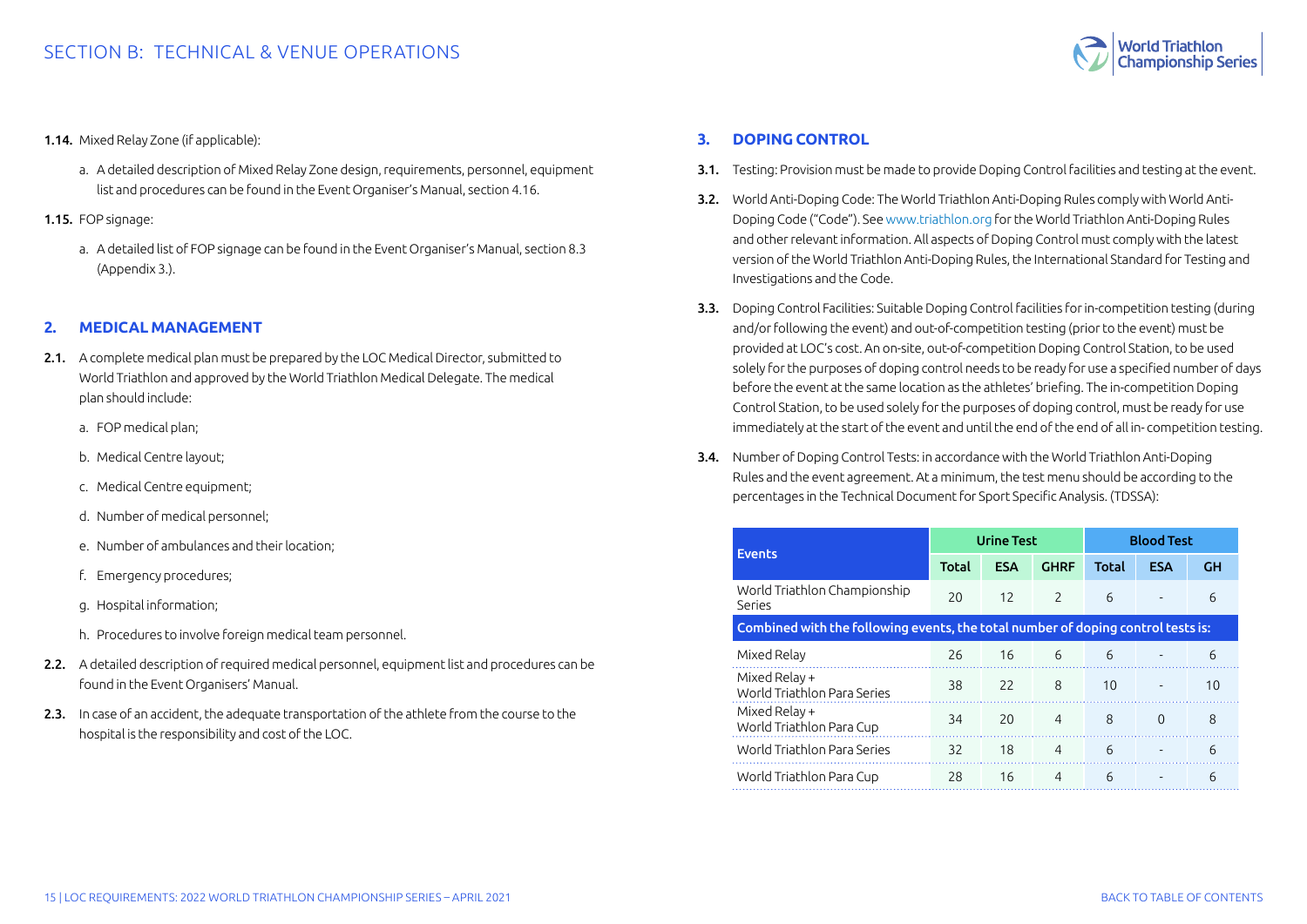

## <span id="page-15-0"></span>**4. FACILITIES, EQUIPMENT AND VOLUNTEER REQUIREMENTS**

- 4.1. Facilities: the following are required
	- a. Athletes' Lounge;
	- b. Recovery Area;
	- c. Medical Centre;
	- d. Doping Control Station;
	- e. Volunteers' Tent;
	- f. Venue Control Centre;
	- g. Technical Officials' Lounge;
	- h. Media Centre;
	- i. Timing and Results Office;
	- Sport Presentation Booth;
	- k. World Triathlon Media Room;
	- l. VIP and VVIP Area;
	- m. Spectator Grandstands;
	- n. Clean & Waste Compound;
	- o. Logistics/ Operations Compound;
	- p. Operations Office;
- 4.2. Communications: Power, internet, IT support and communication equipment will be provided by the LOC that will enable World Triathlon Championship Series personnel to cover the event.
	- a. The LOC should be aware of the cost associated with Timing and Communications (radios, phones) as described in this document, the event agreement and Event Organisers' Manual.
	- b. The timing and results service company must be approved by World Triathlon.
- 4.3. SMT Office: LOC will provide, from 4 days prior to the first competition day until one day after the last competition day, as follows:
	- a. A detailed description of SMT office design, requirements and equipment list can be found in the Event Organiser's Manual, section 5.2.12.
	- b. An additional SMT Office may be requested in the host hotel, depending on the distance between the host hotel and the venue.
- 4.4. Athletes briefing:
	- a. A separate elite athletes' briefing should be provided. An additional coaches' meeting may be requested by World Triathlon.
	- b. Room Size and Set-up:
		- Auditorium for 200 people;
		- 4 tables for athlete registration and check-in;
		- Paper and pens;
		- High-speed internet connection;
		- Refreshments for all athletes;
		- Head Table with 6 chairs and a speaker's stand;
		- PA system and AV projector.
	- c. Timetable: Two days before the event from 16:00–19:00.
- 4.5. On-site Media office:
	- a. A detailed description of Media Office design, requirements and equipment list can be found in the Event Organiser's Manual, section 5.2.11.
- 4.6. Press Centre:
	- a. A detailed description of Press Centre design, requirements and equipment list can be found in the Event Organiser's Manual, section 5.2.15.
- 4.7. LOC Race Information and Accreditation Office:
	- a. Size, location: On-site and open from Thursday before the event to Monday after the event;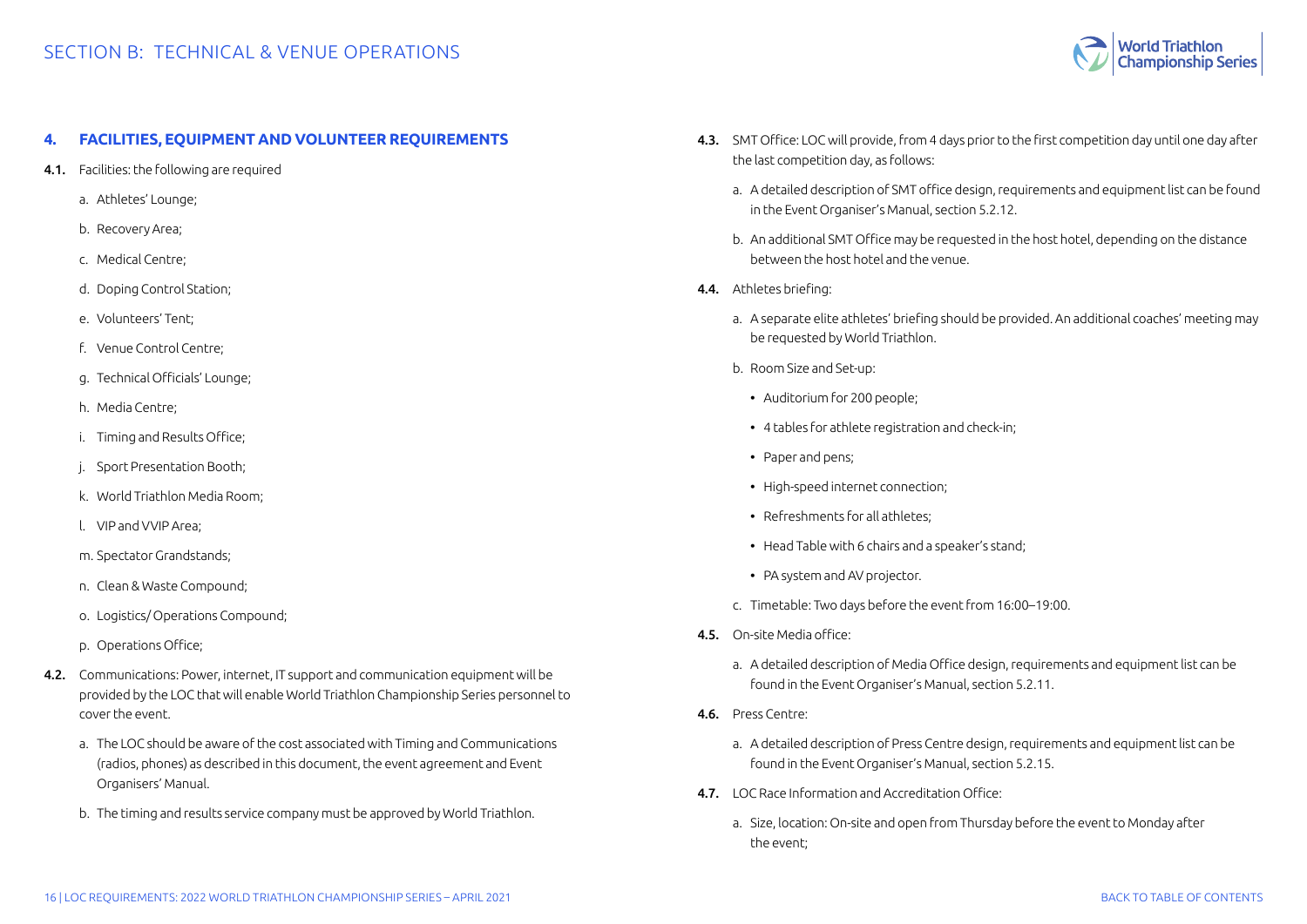#### <span id="page-16-0"></span>b. Equipment:

- Phone and high-speed internet connection;
- Printer and photocopy machine;
- Refreshments.
- 4.8. Volunteer Requests:
	- a. The LOC should provide the following volunteers to the SMT upon request:
		- 4 volunteers at the elite athletes' registration for briefing and race day;

## **5. TRANSPORTATION PLAN**

- 5.1. A coordinated transportation plan must be provided, at the LOC cost, to and from the airport:
	- a. For elite athletes and registered coaches;
	- b. For SMT, World Triathlon EB and Staff, Technical Officials and guests. Transportation to and from the closest train station should also be provided to this group.
- 5.2. Other means of transportation must be provided as follows for the SMT:
	- a. 8 bicycles/scooters for easy transportation between hotel and venue or other means of transportations as agreed with the SMT;
	- b. A minivan to be agreed and provided for the World Triathlon media team from 3 days prior the first competition day, until 1 day after the last competition day;
	- c. 5 motorbikes with drivers for the elite events for:
		- World Triathlon photographer (1);
		- Pool photographer (1);
		- World Triathlon Technical Officials (3);
		- The number of motorbikes with drivers that the LOC should provide for the age-group events will be determined by the World Triathlon TD following the site visits.
		- Motorbikes for the live TV broadcast are not included in the five motorbikes above.
- d. A total of 6 boats need to be provided to the SMT by the LOC for the swim course operations:
	- World Triathlon Technical Officials (3);
	- Media (1);
	- Broadcasters (2).
	- The number of boats with drivers that the LOC should provide for medical and rescue will be determined by the World Triathlon TD following the site visits.

Note: The numbers required above may be changed by World Triathlon according to the distance from the host hotel to the venue or the complexity of the courses and the event schedule.

# **6. ACCOMMODATION REQUIREMENTS**

- 6.1. World Triathlon Host Hotel Accommodation:
	- a. Total room nights required for the SMT:
		- Single room: 127 Twin room: 10

| <b>Type of rooms</b> | # of nights | # of rooms |
|----------------------|-------------|------------|
| <b>Single</b>        | 4           | 4          |
| <b>Single</b>        | 5           | 5          |
| <b>Single</b>        | 6           | 5          |
| <b>Single</b>        | 7           | 8          |
| <b>Twin</b>          | 4           |            |
| <b>Twin</b>          | 6           |            |

b. Total room nights required for the Technical Officials:

• Double/Twin: 60 (15 rooms for 4 nights)

**Championship Series**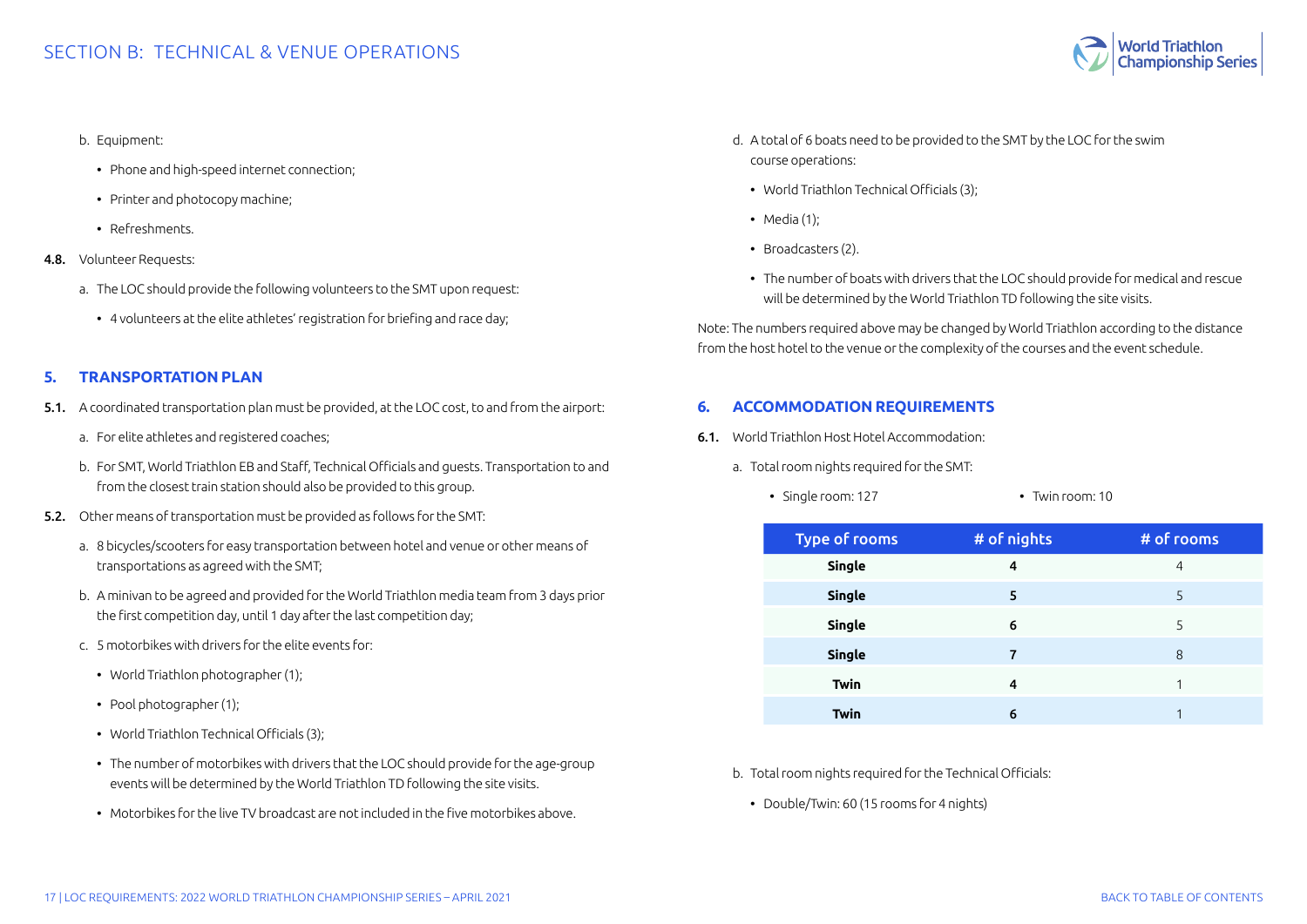# <span id="page-17-0"></span>SECTION B: TECHNICAL & VENUE OPERATIONS

**Championship Series** 

- c. Accommodation for the crew in case of central broadcast production to be agreed on case by case basis.
- d. All of the SMT and World Triathlon officials should be accommodated in the same hotel, preferably in walking distance of the venue.
- e. The allocation of the rooms and the length of stay may be different within the total number of room nights.
- f. Breakfast needs to be included in the room nights.
- 6.2. Sport Expo Facilities:
	- a. Optionally a 3m x 3m booth space must be provided free of charge to World Triathlon.
	- b. The space must be uniformly laid out and approved by the TL. It will include the following:
		- Power and water source;
		- Flooring (depending on the venue surface);
		- Internet facilities;
		- 24-hour Security.

## **7. COMMUNICATION PLAN**

- 7.1. A detailed description of communication plan, requirements and equipment list can be found in the Event Organiser's Manual, section 6.6.
- 7.2. The final radio distribution plan will be approved by the TD.
- 7.3. The LOC should provide the SMT with:
	- 30 radios in 3 channels;
	- 10 local SIM cards including data (depending on the location, a cell phone with SIM card may be required);
	- 4 SIM cards with unlimited data packages.

7.4. Incident reporting system: It is mandatory for all the LOCs to establish a venue command centre along with an incident reporting and crisis management system (such as Blerter application) at their cost. This system must be approved by World Triathlon during the planning process for being operational on race days.

# **8. TECHNICAL OFFICIALS EQUIPMENT**

8.1. A detailed list and description of technical officials' equipment can be found in the Event Organiser's Manual, section 3.4.3.

# **9. ATHLETES' EQUIPMENT**

- 9.1. World Triathlon will provide the following equipment for the elite athletes:
	- a. Elite swim caps;
	- b. Elite bike/helmet stickers;
	- c. Elite body decals;
	- d. Elite medals;
	- e. World Triathlon Championship Series Leader's Trophy.

## **10. CATERING REQUIREMENTS**

- 10.1. When following the nutritional guidelines, we will be guaranteeing a positive performance from the Technical Officials (TOs) and World Triathlon staff, who are responsible for the fulfillment of the main objectives of the World Triathlon, safety and fairness. The above groups are often asked to work consecutive long hours in challenging environments, so it is paramount that they be looked after and look after themselves. The type of food that is eaten is one determining factor for the health and performance of the TOs during a competition. As such, World Triathlon has development nutrition guidelines that the LOCs should follow on providing a balanced food service to the above groups. The guidelines can be found [here.](https://www.triathlon.org/uploads/docs/TO_Nutrition_v3.pdf
)
- 10.2. World Triathlon will provide the LOC the number of meals required on site for each day for the World Triathlon staff and TOs.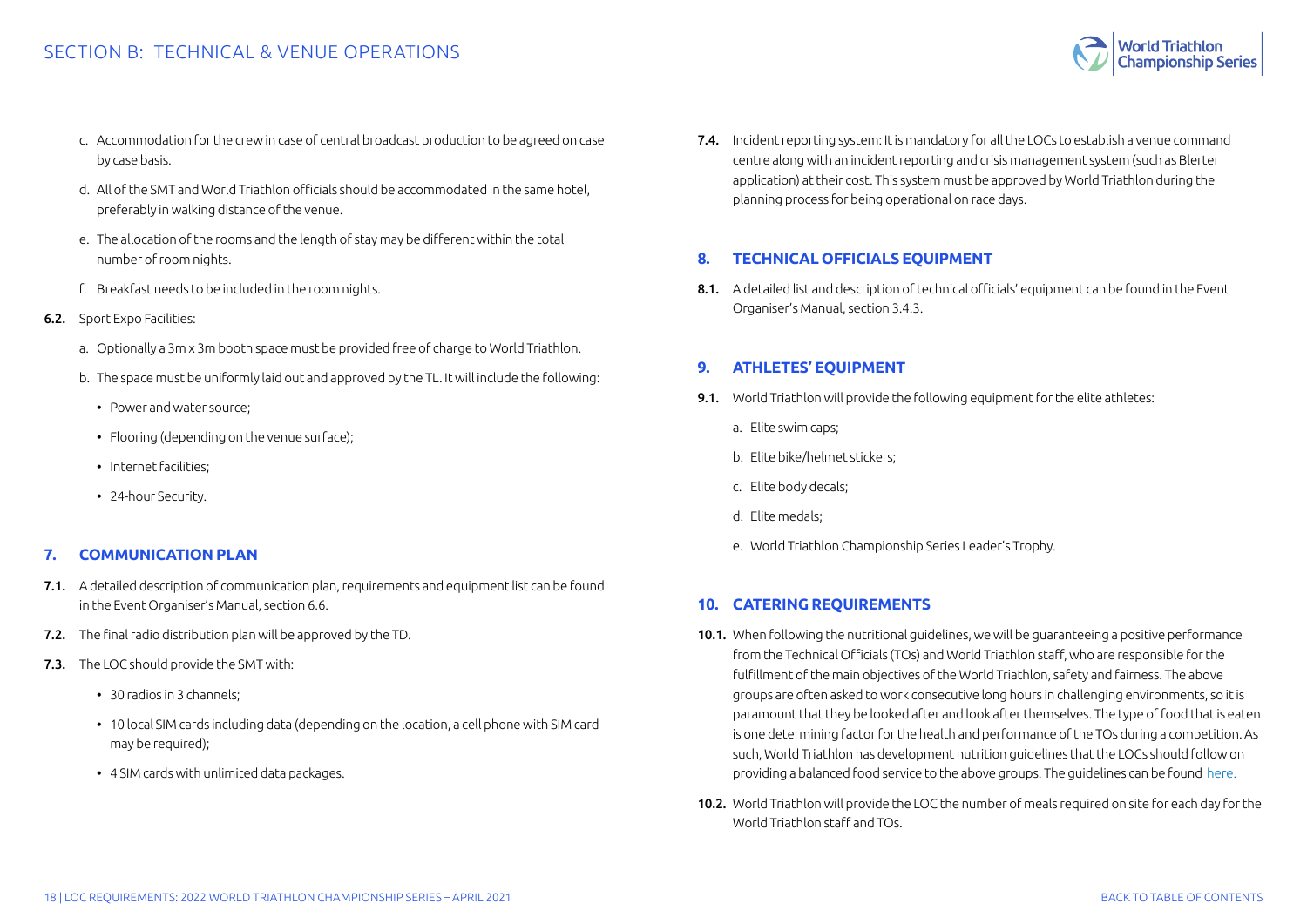

#### <span id="page-18-0"></span>**11. CONTINGENCY PLAN**

- 11.1. A detailed description and procedures of contingency plan can be found:
	- in the Event Organiser's Manual, section 6.8.
	- in the Competition Rules, section 2.12, 4.4, 10.2 and 10.8.

#### **12. OPERATION PLANS**

- 12.1. The following operations plans will be checked by the SMT via the WeTrack project management online tool leading up to the event:
	- a. Accreditation: Access control plan, Accreditation plan, Dot plan;
	- b. Athletes' services: Accommodation plan, Athletes' guide, Registration materials, Registration plan, Training plans, Training sites booking, Transportation plan;
	- c. Bike/Run: measurement certificate, operational maps, road surface reconstruction plan, route risk assessment plan, route signage plan, traffic management plan;
	- d. Communication: Communication plan, VCC operation plan;
	- e. Doping control: Doping control plan;
	- f. General: Budget, Catering plan, contingency plan, daily competition activities schedule, Equipment list, insurance certificate, project plan / critical path, provisional schedule, waves calculation;
	- g. Marketing: Branding plan including FOP layout, design element proofs;
	- h. Media/Broadcast: camera plan, media operations plan;
	- i. Safety: cold/heat stress conditions preparation, event medical management, evacuation plan, Health & safety plan, medical plan, water quality, weather updates;
	- j. Spectator: spectator services/ spectators' guide;
	- k. Sport presentation: sport presentation plan, sound system plan;
	- l. Staffing: LOC structure, Staff training plan, Volunteer distribution plan, Volunteer roistering;
	- m. Sustainability plan;
- n. Swim: marine plan, swim layout/depth measurements, tide tables;
- o. Timing: timing plan;
- p. TOs: Assignments, daily run sheet, Moto requirement plan, TOs' newsletter, TOs services;
- q. TZ: transition zone set up plan;
- r. Venue: build in plan, cables plan, FF&E distribution plan, site plan, venue map, wayfinding signage plan;
- s. VIP: VIP services plan.

## **13. RISK ASSESSMENT**

- a. World Triathlon will have gone through risk assessment analysis with the LOC 6 months prior to the event, 2 months prior to the event and 1 day before the event.
- b. During this assessment they will check the potential issues and the responses to those.

#### **14. EVENT MANAGEMENT TOOLS PARTNERSHIPS**

- a. World Triathlon has partnered with OnePlan for developing an online platform where the venue management and the course management planning is taking place. The event will be requested to use this platform during the planning process.
- b. One package offer of several apps via Blerter (e.g. RaceRanger, OnePlan). Multi-functional package for all LOCs, which incorporates the integration of various apps to improve the efficiency, safety and sustainability across the event delivery plan.
- c. World Triathlon has partnered with the company WeTrack for delivering a project management system and document sharing platform for all World Triathlon events. This tool is used during the planning process for following the events' progress report and it is mandatory for all LOCs to use it. This application is offered to the LOC at World Triathlon's cost.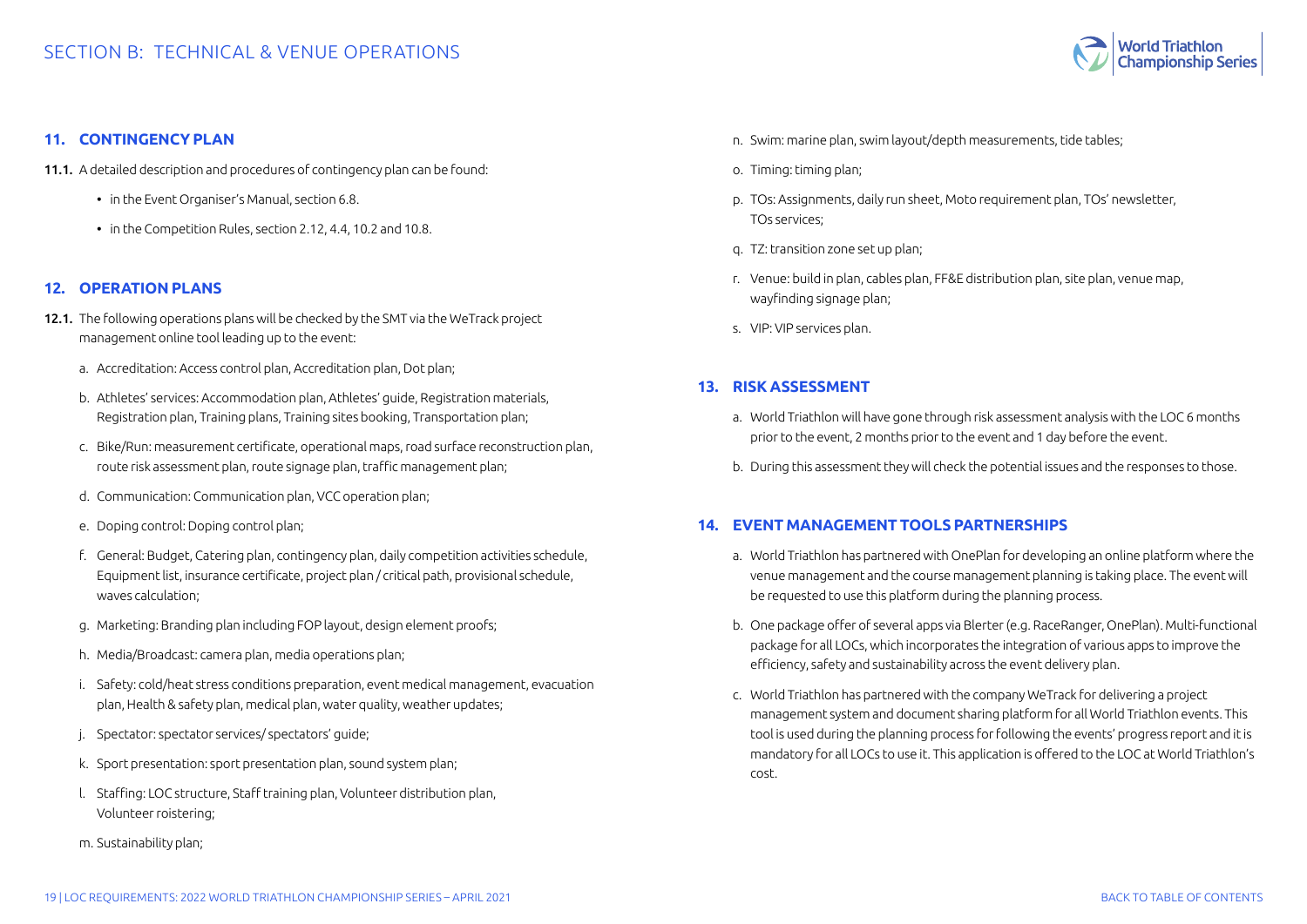<span id="page-19-0"></span>



# SECTION C: WORLD TRIATHLON EVENT PROTOCOLS

 $CO$ 

20 | LOC REQUIREMENTS: 2022 WORLD TRIATHLON CHAMPIONSHIP SERIES – APRIL 2021 [BACK TO TABLE OF CONTENTS](#page-1-0)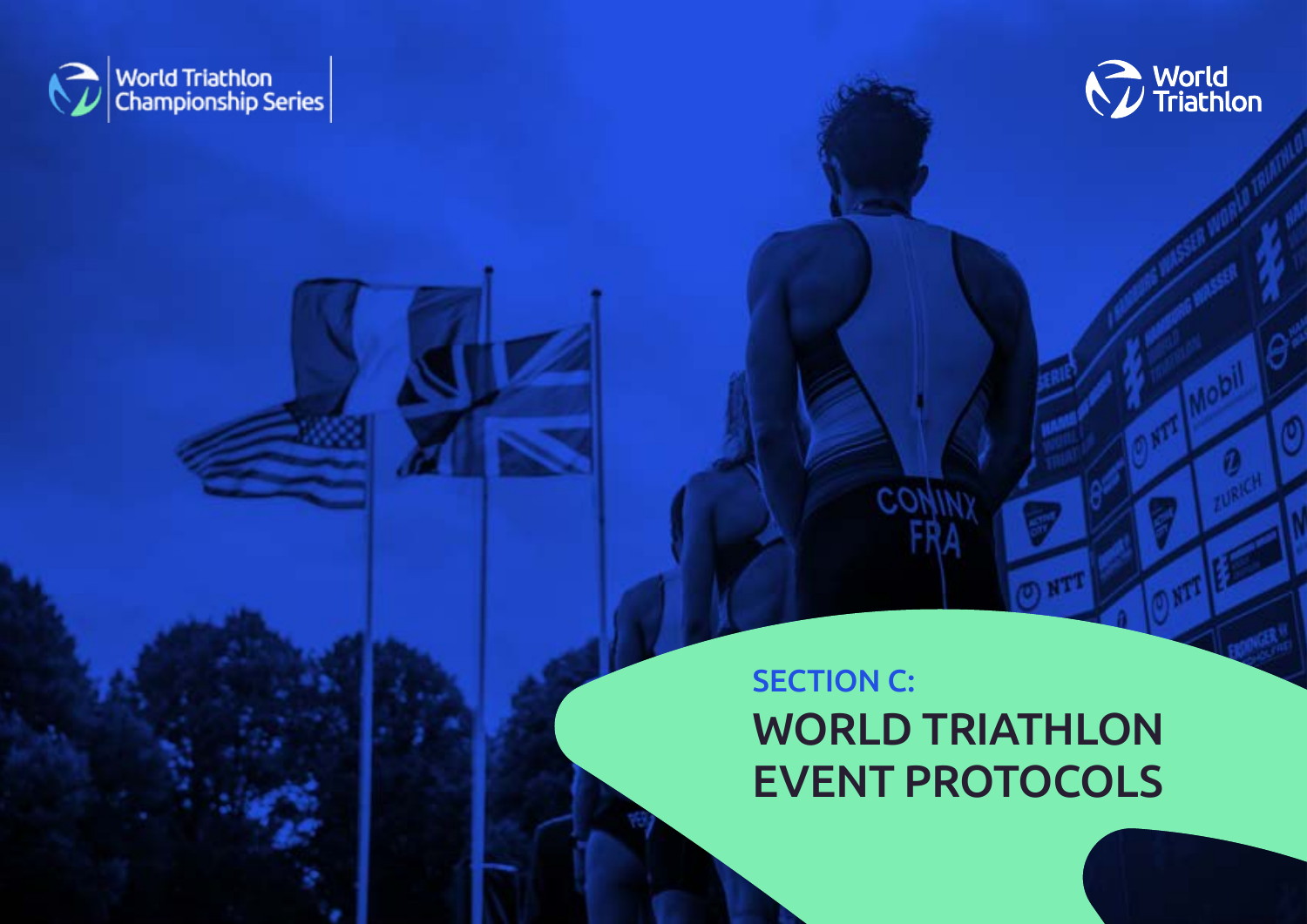

<span id="page-20-0"></span>World Triathlon has a set of Event Protocols that provide the guideline and framework for all elements of presentation of World Triathlon events. This document includes the following requirements from the overall Event Protocols:

### **1. WORLD TRIATHLON SPORT PRESENTATION**

- 1.1. The Sport Presentation deals with presenting the sport action at the event venue.
- 1.2. Sport Presentation is what transforms a great event into a great show for the spectators at the venue and the broadcast audience, both on television and online.
- 1.3. A detailed description, requirements with the protocols (athletes introduction and medal ceremony), procedures and templates can be found in the [Sport Presentation Manual](https://triathlon.org/about/downloads/category/event_organisers_manual).

#### **2. WORLD TRIATHLON VIP HOSTING AND CEREMONY PROTOCOLS**

- 2.1. This section outlines the WTCS strict VIP protocol as it pertains to all official functions.
	- a. A VIP guestlist will be created and agreed on by World Triathlon and the LOC.
	- b. The LOC will provide World Triathlon with the exact time schedules for each VIP event.
	- c. An RSVP management system will be agreed on between World Triathlon and LOC.
	- d. Important VIP guests to be included are:
		- The highest ranked local politicians, e.g., the Premier, the Mayor, The Head of Tourism authority and any other key political figures;
		- Representatives of the National Olympic Committee;
		- World Triathlon Executive Board members;
		- The National Federation President and Secretary General;
		- Top-tier sponsors of World Triathlon and the LOC;
		- World Triathlon senior staff and the Technical Delegate(s) for the event;
		- Others, as mutually agreed between World Triathlon and LOC.
- 2.2. VIP Meet and Greet Protocol:
	- a. World Triathlon and the LOC protocol managers will agree on a gathering place for VIPs at each function where a host or hostess can introduce and greet the guests.
	- b. Refreshments should be available and served in this area.
	- c. If accreditation cards have not been provided, name tags should be available.
	- d. The World Triathlon Championship Series logo, the TriathlonLive logo, and the World Triathlon logo must be on the name cards.
	- e. Guests scheduled to speak should be given ample advance notice and briefed on the programme for the particular function.
	- f. An event souvenir may be given to acknowledge their attendance.
- 2.3. World Triathlon Gift Giving Protocol:
	- a. World Triathlon will provide a gift for the LOC and the Host City.
	- b. If the LOC wishes to reciprocate, the details of the gift and the recipients should be agreed on in advance.
	- c. Generally, the gift presentation will take place according to the Sport Presentation Manual.
- 2.4. Transportation Protocol:
	- a. Transportation arrangements must be made to take World Triathlon Championship Series guests to and from the various functions.
	- b. Parking instructions and parking passes, if suitable, should be provided to all guests who may be using their own transport to get to the particular venue.
- 2.5. Flag Protocol:
	- a. The LOC must make arrangements for country flags as per the start lists well in advance of the events.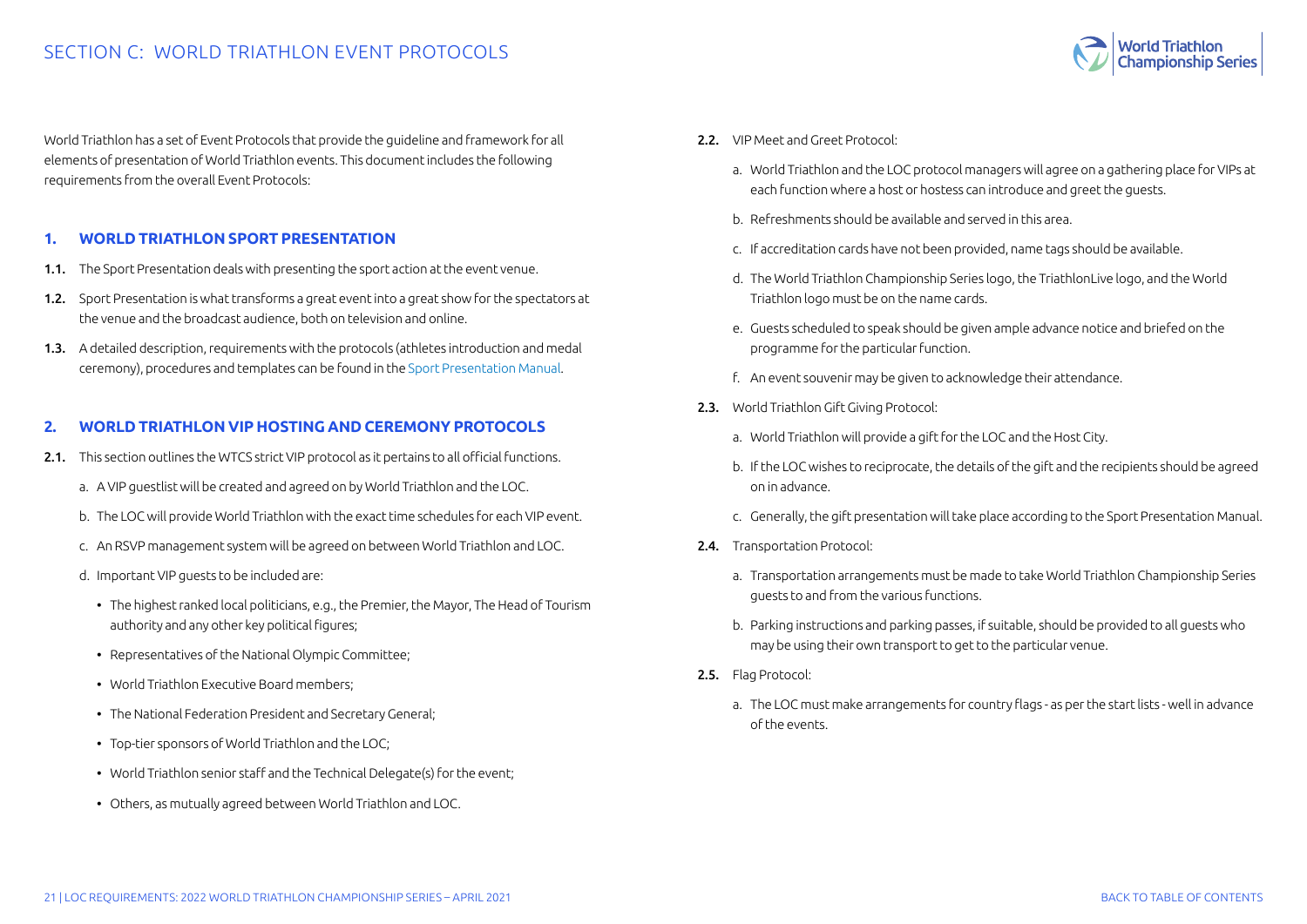<span id="page-21-0"></span>



# SECTION D: REQUIREMENTS FOR MEDIA, TIMING & BROADCAST

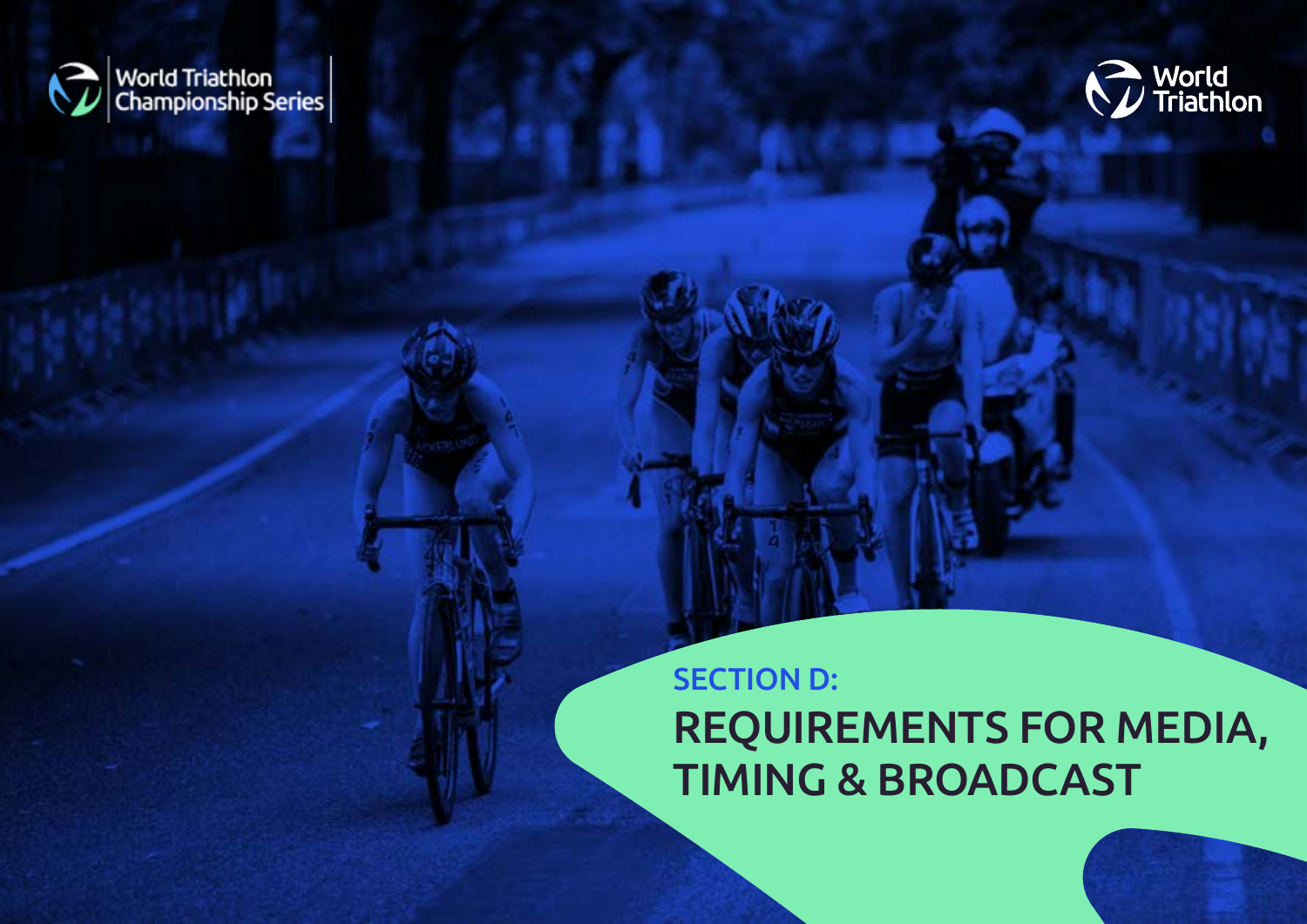

<span id="page-22-0"></span>The below contains the requirements for the host broadcast company of the event. Please note that all requirements in this section are a guide only and adjustments may occur depending on the course and other local circumstances. The final set-up will be determined after a site survey, including the requirements of the LOC.

#### **1. INTRODUCTION**

This section of the World Triathlon Championship Series LOC Requirement details the services provided by the World Triathlon Media Team and the requirements for the LOC. Please read the document carefully to ensure all requirements are met. The World Triathlon Media Team will offer the following on-site services:

- 1.1. World Triathlon Website and Digital Services:
	- a. World Triathlon will cover the events through its network of websites and social media channels.
	- b. Live and on-demand coverage of each race will be shown on www.triathlonlive.tv. The coverage will feature live video and audio except in markets where TV deals prohibit a signal. The internet coverage will be geo-blocked in these markets;
	- c. Live timing and results display;
	- d. Pre- and post-race video highlights, features and interviews;
	- e. Post-race event photo gallery and news releases;
	- f. Full results postings;
	- g. Pre- and post-race interviews;
	- h. Live and/or on-demand pre- and post-shows;
	- i. Photo galleries.
- 1.2. World Triathlon print and press services:
	- a. High quality professional photography of each race. These photographs will be made available to the LOC free of charge for editorial and internal promotional use;
	- b. Distribution of images though international photo agencies;
- c. Preview and review features and stories of each race. These features are freely available to the LOC for distribution;
- d. Tailored releases highlighting athletes and newsworthy items to key markets;
- e. Detailed pre-race notes and statistics;
- f. International press booklets;
- g. Management of press operations on site, including management of the media zone;
- h. Assistance in coordination of interviews and athlete management;
- i. Triathlon News Service featuring rapid distribution of athlete biographies, flash quotes and other information.
- 1.3. Television and News: All television and news services will be provided by World Triathlon/ Infront & the Host Broadcast Company. See section 4. Below for the specific requirements for the host broadcaster.
- 1.4. Requirements of the LOC: To ensure a successful production of media and television services from the event, the LOC is required to provide facilities and volunteers for each area mentioned above. In addition, the LOC must provide a local timing and results supplier to provide services as specified in section 3 below.

## **2. WORLD TRIATHLON MEDIA TEAM REQUIREMENTS**

- 2.1. Overview:
	- a. The World Triathlon Print Media Team consists of one or two World Triathlon Media Delegate(s) and one or two official photographer(s).
	- b. The Media Delegate prepares event media releases and alerts that are sent to a global database of dailies and industry publications. The World Triathlon media delegate will act as a liaison between the LOC and Elite athletes and also help coordinate media operations on site i.e. – press conferences, media accreditation, media briefing, media zones/areas and hosting.
	- c. The Official Photographer captures photos from the event for distribution and World Triathlon use. Each LOC will receive copies of the photos taken for internal use. The LOC must provide two motorbikes, drivers and extra helmets for the use of the official photographer and pool photographers.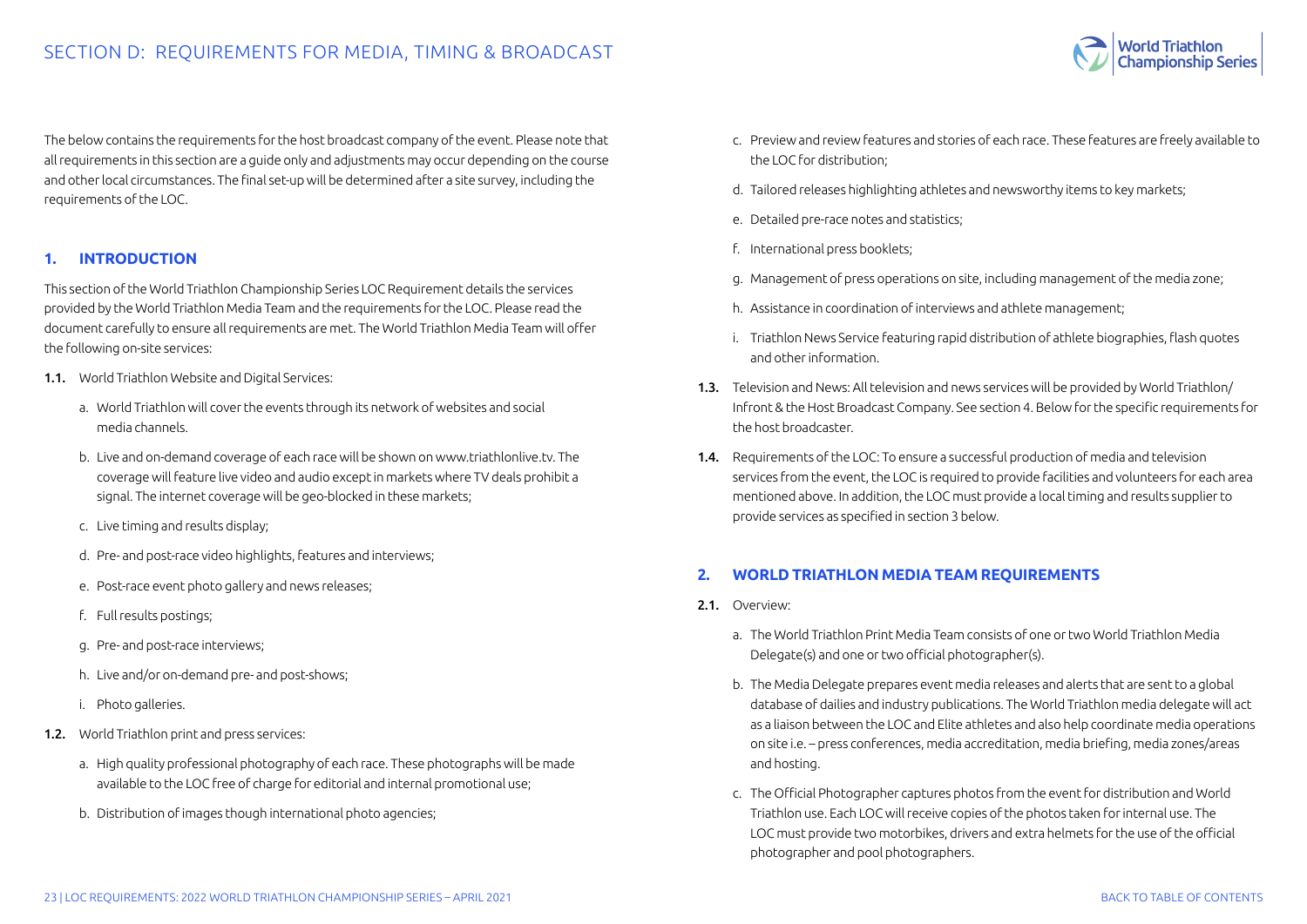

- d. World Triathlon will provide media vests that must be distributed and collected to media by the World Triathlon Media Delegate.
- e. The Media Delegate will coordinate the production of content for the social media channels, including but not limited to live videos, pictures, audios, results and engaging with stakeholders on social media.
- 2.2. Facility Requirements:
	- a. The LOC must provide a World Triathlon Media Office (for print and broadcast) in the host hotel – separate from the World Triathlon office - from 3 days prior to the event until race day. The office should have power, internet facilities and sufficient space for 10 people. This facility will be shared with the online/timing and television teams.
	- b. The LOC must also provide an on-site media office for the World Triathlon Media Team and official photographers. The facility must be situated at the race venue, and internet access/ power should be available for use from two days prior to the first race until the morning following the final race. The office should be a minimum of 15 m2. There should be tables and chairs for 8 people and computers. The LOC will provide a dedicated high-speed internet connection (minimum 20 Mb/s upload and download) and router/switch with minimum six free ports available.
	- c. The line cannot be shared with any other service provider (World Triathlon Media, general media, timing etc.)
	- d. Wireless internet is required on-venue to facilitate on-site coverage.
	- e. A video and audio output of the International live signal including English commentary should be provided from the host broadcaster. These must be provided by the host broadcaster to the on-site World Triathlon Media office. A monitor should also be provided to enable the media team to monitor and report on the event.
	- f. The LOC must provide a press centre at the venue for the general media that is adequate for the number of media members in attendance.
- 2.3. Press Centre equipment requirements:
	- a. The LOC will provide a stable high-speed internet connection and router / switch with enough ports for the expected number of medias
	- b. Black and white laser printing facility
- c. A high-speed photocopier with sufficient paper supplies and extra stationery
- d. Notice board for maps, results and other news
- e. Pigeonholes for press releases, course and athlete information and quotes
- f. Extra stationery, pens and pencils.
- g. All printed media information (see Appendix A section 1.2 below for detailed information)
- h. Refreshments and food for entire day
- i. Storage for photographer and media personal items
- 2.4. Media Operations:
	- a. Media Accreditation and Identification:
		- Media must be accredited according to the World Triathlon accreditation guidelines document. This is available in the Event Organisers' Manual.
		- All media accreditation applications must be approved by the World Triathlon Media manager. The final media accreditation application list must be emailed to World Triathlon seven days prior to the event. World Triathlon Media staff (Broadcast Crew, Online, Photographers and Management) will have special identification. The LOC will be notified of this identification by the Team Leader.
- 2.5. International Media:
	- a. LOC to create a media invitation 30 days before the event for local media that will in turn be sent out to international media and trade publications by World Triathlon if desired. World Triathlon will also solicit attendance from the media.
	- b. LOC should endeavour to provide accommodation with breakfast for international media attending the event. Media are responsible for payment, but the LOC should strongly consider having a budget to host international media. Accommodation should be in close proximity to the Media Centre and race site. If not, the LOC is responsible to provide adequate transportation to and from the Media Centre prior to the event and on race day.
- 2.6. Pre-Race Press Conference (optional):
	- a. The Pre-Race Press Conference timing will be determined 30 days out from the event in consultation with World Triathlon.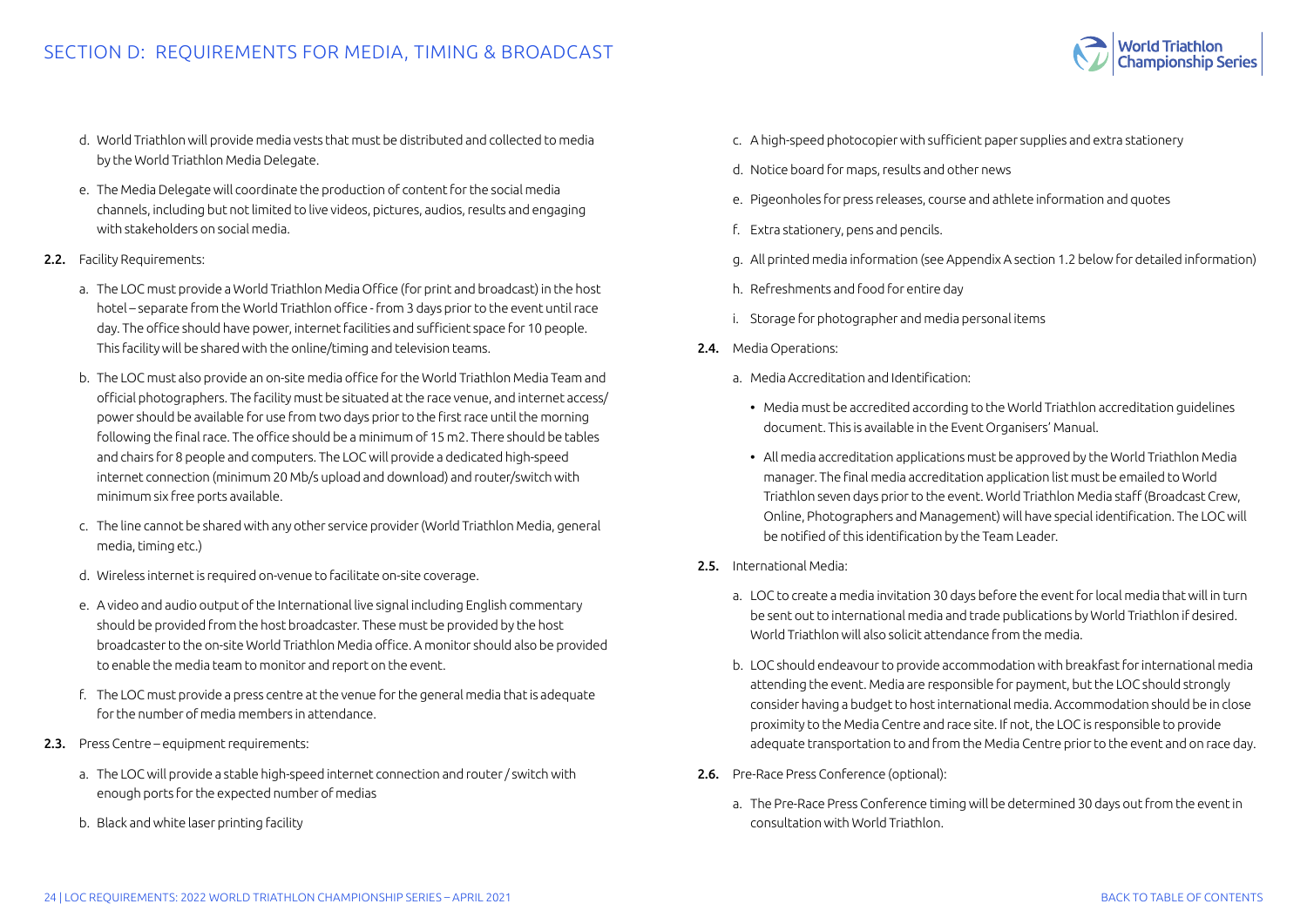

- b. Refreshments should be made available for media and attendees.
- c. LOC must forward to World Triathlon Media Delegate the requested attendees list (World Triathlon athletes and delegates) one week before the press conference. World Triathlon will aid in the solicitation of invitations.
- d. LOC will ensure adequate facilities are prepared within close proximity to the host hotel (otherwise adequate transportation must be arranged).
- e. LOC must keep an attendance record for the press conference and forward to World Triathlon Media Delegate after the conference.
- f. LOC will set the location of the press conference in order to facilitate the athletes' attendance.
- 2.7. LOC area of responsibility: supplying the following items for the press conference:
	- a. Facilities (seating, tables, etc.);
	- b. Backdrop (must be approved by TL);
	- c. Adequate audio-visual equipment;
	- d. Names and pronunciation of LOC Dignitaries;
	- e. Agenda/run sheet;
	- f. Place cards (World Triathlon approved design);
	- g. Food and Beverage for attendees;
	- h. Water and Beverage for head table;
	- i. Translator (if applicable);
	- j. MC;
	- k. Local gift for attending athletes;
	- l. Branding will be produced in consultation with TL.
- 2.8. Media Briefing:
	- a. LOC and World Triathlon Media Delegates will give a Media Briefing to media and photographers before the event;
	- b. TL will supply a general PowerPoint presentation to the LOC two weeks prior to the event for inclusion of course maps, media zones, scheduling and any other pertinent LOC information.
- 2.9. Media Zones/Areas:
	- a. The LOC will provide designated Media Zones on course for press, photographers and broadcasters, separate from spectators with adequate identification and efficient movement from zone to zone (i.e., not through crowd or long distances);
	- b. The LOC will provide a Media Zone at the finish line in accordance with the draft layout plan provided in the sample finish line layout (See Section E- Host Broadcast Company Requirements). This zone should include a tiered platform for photographers at the finish
	- c. line, a designated area for host broadcaster interviews and a mixed zone for media separate from athletes;
	- d. The LOC to provide a secured Drone Operations takeoff/landing space 10m diameter along water side;
	- e. LOC to provide a detailed site map with clearly identified media zones and areas to World Triathlon Media Manager and TD one month prior to the event. Map must include sketch of finish line area and mixed/interview areas;
	- f. LOC Media Manager to be available for course walkthrough with World Triathlon Media Delegate and TD Friday morning for any last-minute alterations.
- 2.10. Post-Race Press Conference:
	- a. LOC to consult with World Triathlon Media Delegate about the need for a post-race press conference. If deemed necessary, please refer to Pre-Race Press Conference requirements above.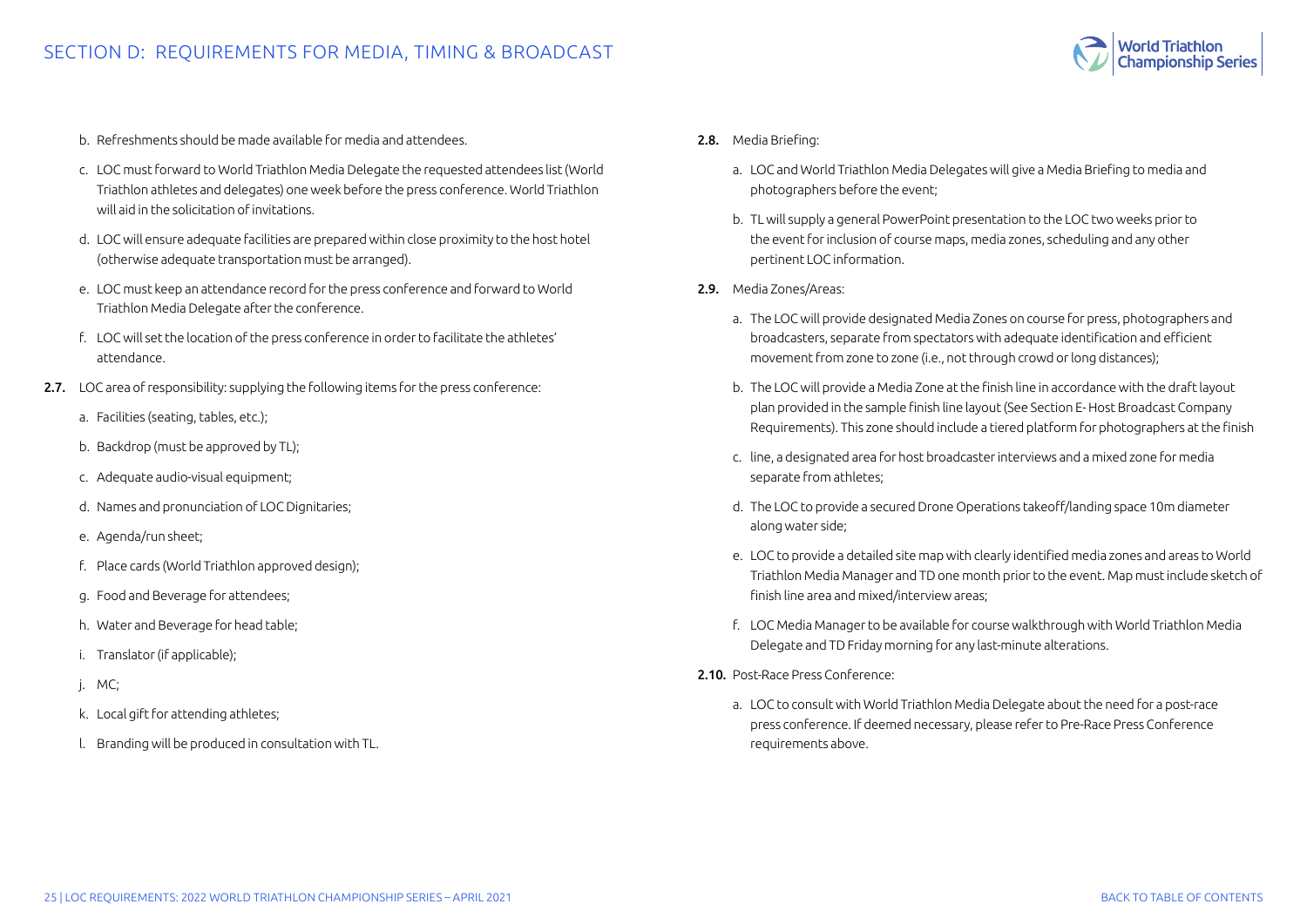

#### <span id="page-25-0"></span>2.11. Personnel Requirements:

#### a. Volunteers

| Number of<br><b>Volunteers</b> | <b>Duties</b>                                                                         | <b>Time</b><br><b>Required</b> | <b>Notes</b>                                             | Accreditation | Radio    |
|--------------------------------|---------------------------------------------------------------------------------------|--------------------------------|----------------------------------------------------------|---------------|----------|
|                                | Assist media<br>manager                                                               | All race day                   | <b>Fluentin</b><br>English                               | Media Zones   | $\Omega$ |
|                                | <b>Triathlon News</b><br>Service – capturing<br>flash quotes of<br>finishing athletes | All race day                   | <b>Fluent</b> in<br>English;<br>Journalism<br>experience | Media Zones   | $\Omega$ |

- b. LOC Personnel: The LOC should:
	- Have a main media contact to liaise with local media;
	- Provide a minimum of one media chaperone for every ten media in order to properly control and direct media traffic;
	- Have an experienced Photo Chief to manage the special needs of photographers and direct them throughout the course;
	- Ensure there is a Media Centre Supervisor in order to ensure proper operation of the centre;
	- Produce a local press kit containing the items listed in 2.12.
- 2.12. Table of contents for Press Kit:
	- a. Schedule;
	- b. Organisation information (list of key organisational contacts);
	- c. Sponsor information;
	- d. World Triathlon information (sent by World Triathlon 30 days prior);
	- e. General city/region information (if expecting international media);
	- f. Special events (functions or other races the media are invited to);
	- g. General media information (media centre, briefing, media events, accreditation/ identification, access);
	- h. Transportation/parking;
- i. Course information;
- j. Course Maps (with media areas highlighted);
- k. Ranking information;
- l. Athlete profiles (6-10 top contenders only; visit World Triathlon Online Media Centre for more top athletes);
- m. Historic statistics/results (World Triathlon statistics are available in the Online Media Centre) http://media.triathlon.org. (Please contact World Triathlon if you require a sample Press Kit. The World Triathlon Media Guide and the World Triathlon Championship Series Media Guide are available on the World Triathlon Media Centre http://media.triathlon.org)
- 2.13. Equipment and Logistics Requirements:
	- a. The LOC must provide two motorbikes with drivers and helmets for the official World Triathlon photographer and pool photographers. Any additional motorbikes for local media access are the responsibility of the LOC and all vehicles on course must be approved by the World Triathlon Technical Delegate.

#### 2.14. Reporting:

- a. The LOC must provide a list of all accredited media to World Triathlon at time of arrival;
- b. The LOC must provide a detailed reporting document to the World Triathlon Media Manager within 4-6 weeks after the event. This document will include:
	- Detailed pre and post-monitoring information (clippings, local TV stats, etc.);
	- Final media contact list;

#### **3. TIMING AND RESULTS SERVICE REQUIREMENTS**

- 3.1. Overview:
	- a. Timing and results service is a cornerstone of a successful event. These services are the basis for a professional and accurate production of a live broadcast and the live and official results of the races. As a result, the following are the technical requirements for any Local Timing Team (LTT) that wishes to provide basic timing and results services. Please note that it is the responsibility of the Local Timing Team (LTT) to fulfill these requirements entirely.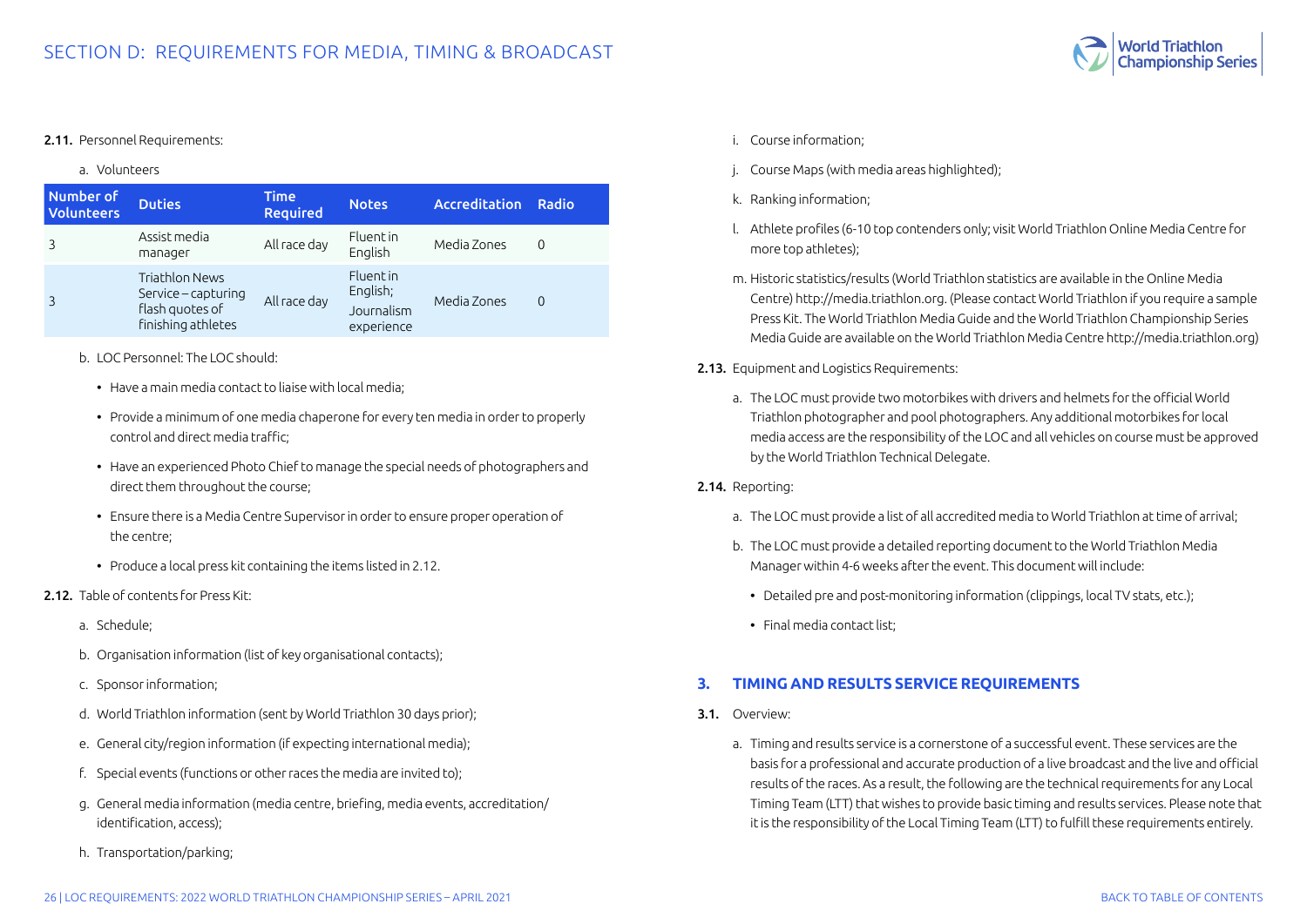- b. IMPORTANT: The LOC should ensure that the proposed Local Timing Team (LTT) for the event can meet these requirements. The Local Timing Team (LTT) CANNOT be confirmed until they are approved by World Triathlon.
- c. The LOC must select a LTT partner to secure the required quality of basic timing and results service. The timing and results services are representing two general layers of the service tasks:

#### The basic timing services

- Establishment, setup and operation of the transponder and photofinish based automated electronic timing systems according to the Timing Plan document
- Live data transfer of the raw timing data from all timing devices towards the results services
- Transponder handling and distribution with cooperation of LOC and TOs

#### The basic results services

- Processing the raw timing data to provide live results toward Triathlon.org Live Timing, TV Graphics, TV commentators, Public Address announcers
- Co-operate with the TOs, produce the official results in printed/digital formats
- Distributing digital results exports within the World Triathlon TRI systems
- d. The Service Provider should work on a "near invisible" basis during the event, with absolute minimum presence on the event course. Timing systems should be hidden from media, Broadcast and photographers.
- e. The Service Provider must be able to produce data displaying the results of the event, including each individual leg (swim, T1, bike, T2, run), and with multiple splits during each leg, where course layout allows.
- f. The Service Provider must provide a direct connection to the graphics company to provide the basic timing service data.
- 3.2. Timing System:
	- a. Requirements of the transponder system:
- The transponder timing system has been used on World Triathlon Championship Series events before, or has continuous references on World Triathlon Cup events in the last 3 years without problem.
- Active chip technology or World Triathlon approved technology. Non World Triathlon approved transponder timing systems are not allowed.
- Reliability nearly 100% detection rate so all times are captured without losses;
- Able to capture all splits for each individual leg, including multiple splits on swim (on water exit), bike and run;
- Attach the transponder to the athlete in an ankle band in a manner that does not influence the performance of the athlete;
- A second transponder is suggested onto the other ankle to avoid the negative effect of athlete transponder lost on swim course.
- Work under the regulations of CE and FCC;
- Weigh no more than 20g;
- Transponders have to be provided for the athlete lounge in envelopes with athlete number and category (e.g. Elite Men, Elite Women) information on the envelope.
- b. Deliver the transponder data live and in real time from all splits (including intermediate ones) into the timing and results software used by the Service Provider;
- c. Able to vary in width from two to eight meters without obstructing the course , the thickness of the detector loops should be 6 mm. maximum;
- 3.3. Use of Timing System:
	- a. Timing systems should be installed so as to isolate each discipline (swim, transition one (T1), bike, transition two (T2) and run) and capture multiple split times during each leg also (if athletes exit swim after each lap and if athletes lap through transition area during the bike and the run) and provide backup lap counting on the bike and run segments. The following timing data is required:
		- Swim intermediate times;
		- Transition 1 times;
		- Bike lap times;

**Championship Series**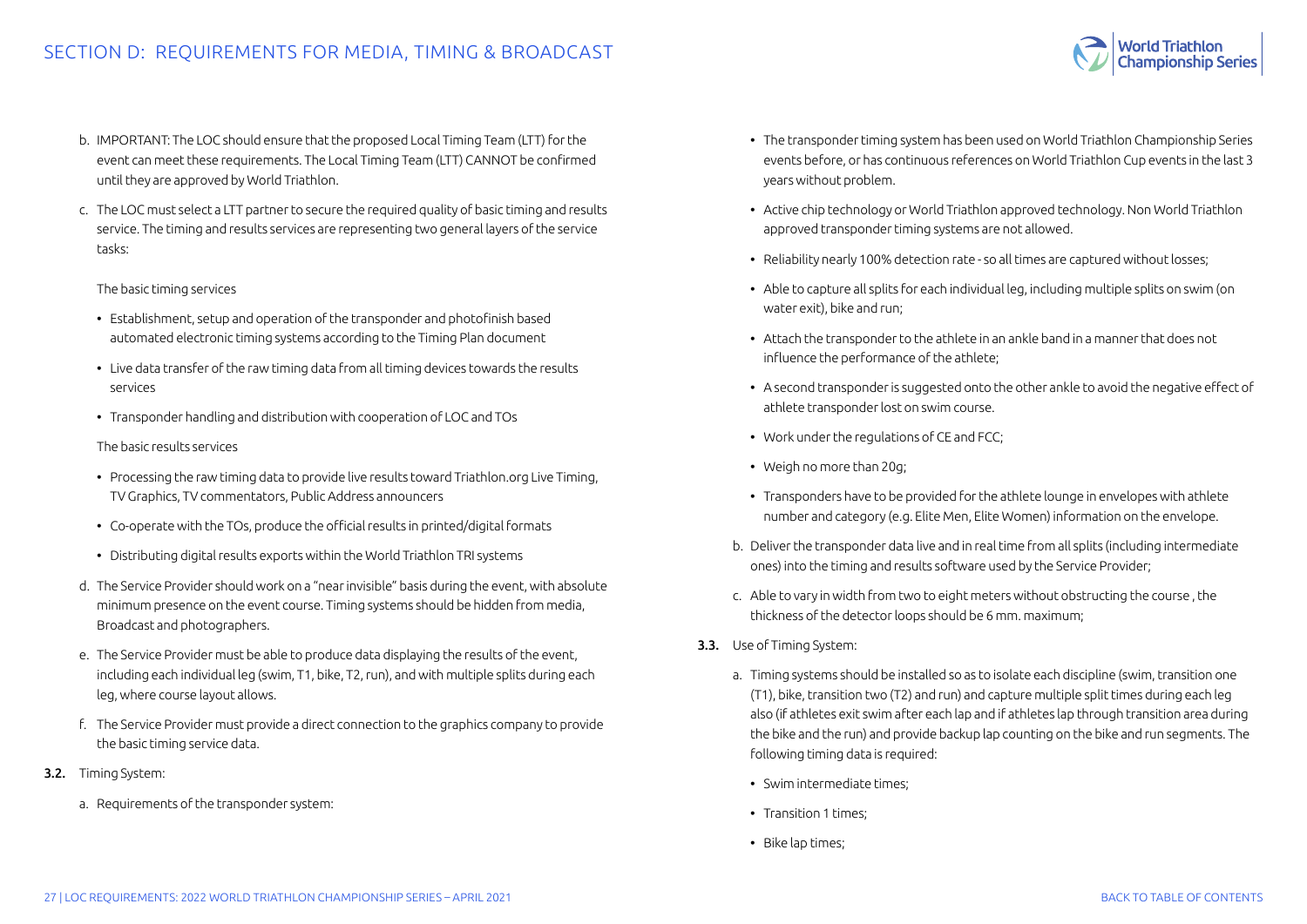- Intermediate bike lap times (systems should be placed in coordination with Broadcast Camera plan to give updated data for Broadcast graphics during each lap); Please consult the Broadcast Production Director.
- Transition 2 times;
- Run lap times;
- Intermediate run lap times (systems should be placed in coordination with Broadcast Camera plan to give updated data for Broadcast graphics during each lap; please consult the Broadcast Production Director.
- Finish time.
- b. The Service Provider must have live real time connections to timing locations to pull or retrieve data with as minimal latency as possible. World Triathlon emphasizes use of direct cable connections to the timing locations, and definitely avoiding WiFi or cellular connection on the venue.
- c. On locations where this is not possible the Service Provider must aim at using internetbased connection via DSL or cellular connection in that order of priority.
- d. IMPORTANT: Manually transporting times via a USB stick or similar device is not allowed;
- 3.4. Software:
	- a. The Service Provider software must be able to receive transponder data live in real time from the locations of the timing systems.
	- b. The captured data will be accessible in real time with direct access to the data provided to the Broadcast Graphics company,; connection details to be provided by Broadcast Graphics company;
	- c. Additional information coming from the Field of Play will be included manually by the Technical Official e.g.: DNS, DNF, LAP, DSQ, penalties information .
	- d. World Triathlon requires World Triathlon Live Timing API export to facilitate live timing coverage on World Triathlon web services.
	- e. Test sessions are required which include timing, results, link with live timing and link with Broadcast graphics two weeks prior to the event remotely and the day before on site.
- 3.5. Event Venue Services:
- a. The timing provider should be able to provide an Intranet CIS (Commentator Information System) capable of connecting to various feed points such Sport Presentation booth, TV Commentator cabin, OB Van.
- b. Physical printouts of all relevant data (e.g.: start lists, official results) are also required.
- c. The timing provider should be able to deliver updates via SMS and mobile technology if requested.
- d. Gantry Clock The timing provider should provide a gantry finish clock or LED screen capable of displaying time and athlete data such as name, nationality, category etc., an electronic lap counter and scoreboard capable of graphic display.
- e. A printed results (as per Competition Rules) distribution procedure should be able to be delivered.
- f. At least one FOP operator is required to:
	- Manage last minute chips replacement
	- Backup the start signal
	- Identification of chipless athletes
- 3.6. Official Results Service:
	- a. As from 2023, official results should be automatically submitted through the live timing API (<https://developers.triathlon.org/page/live-timing-standard-v11>) where the API has been integrated. To do this, please send a single JSON timing message with the status set to "official", once results are approved and signed off by the Head Referee.
	- b. In case sending results via API is not possible, an Excel file must be produced with the following information:
		- Event Information such as: Event Name, Event Data, Start Time, Event Officials, Event Distance, Course Data and Weather Information;
		- Rank of athlete;
		- Race number of athletes;
		- Name of athlete;
		- National Federation of athlete;
		- Swim time + Rank on swim leg;

**Championship Series**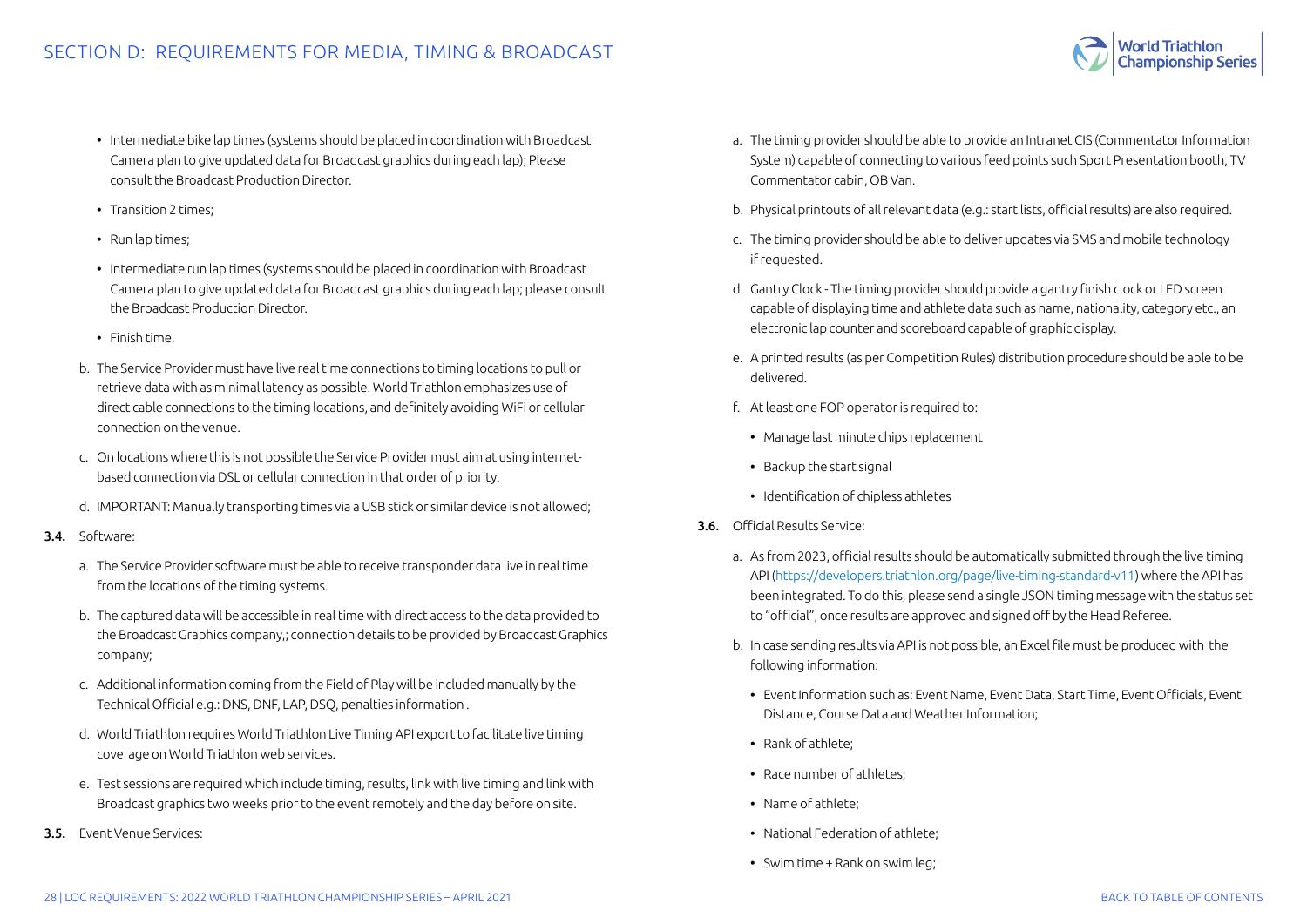

- 1st Transition time + Rank on 1st transition leg;
- Bike time + Rank on bike leg;
- 2nd Transition time + Rank on 2nd transition leg;
- Run time + Rank on run leg;
- Total time;
- Time offset to winner;
- c. The results must be displayed in the order of ranking 1, 2, 3, etc., then DNFs, LAPs, DNSs and DSQs. DNFs, LAPs must be sorted by the number of legs completed, then by time accumulated after the latest completed leg.
- d. The timing company must provide the results in the World Triathlon database table for archiving on [www.triathlon.org](http://www.triathlon.org), via a pre-specified Excel spreadsheet.
- e. The timing company will be given this file from the World Triathlon Entries Team before the event and the World Triathlon Technical Delegate will ensure that the start lists are correct. The Race Referee will sign off the results after each race to confirm them as official results.
- f. The files, once completed and verified, should be uploaded into our system on [admin.](http://admin.triathlon.org) [triathlon.org](http://admin.triathlon.org). Log into the system, search for the event, then browse to the program and upload results. Login credentials will be issued to the Head Referee and the Technical Delegate.
- g. Results should be uploaded no later than five minutes after the official results are confirmed.
- 3.7. Age-Group Results:
	- a. The LOC, through the timing company, will create a set of results grouping the athletes by age groups according to World Triathlon Competition Rules 2.5;
	- b. The age of the athletes is determined as at 31 December in the year of competition;
	- c. Athletes will be eligible to compete in the individual Age-Group events in the group in which their age is included. The groups are:
		- 15 to 19 in super sprint distance events (M15)/(F15);
		- 16 to 19 in sprint distance events (M16)/(F16);
- 18 to 19 in standard and longer distance events (M18)/(F18);
- $\cdot$  20 to 24 (M20)/(F20);
- 25 to 29 (M25)/(F25);
- 30 to 34 (M30)/(F30);
- etc.
- d. An excel file of these results will be emailed to World Triathlon ([entries@triathlon.org\)](mailto:entries%40triathlon.org?subject=) and will include the following fields:
	- Position:
	- Race number;
	- Athlete given name;
	- Athlete family name;
	- IOC code for athlete nationality;
	- Age-Group;
	- Swim time;
	- T1 time;
	- Bike time;
	- T2 time;
	- Run time;
	- Total time.
- 3.8. Manual Back-up:
	- a. All timing systems should work on a failsafe basis, with zero tolerance for data error or system failure due to live television requirements. The timing company has to prepare a manual backup to cover the contingency of missed data because of chips lost during competition. Furthermore, in the event of catastrophic and unavoidable failure of the timing systems, the timing company should have a manual back-up system to provide accurate finish time and position data.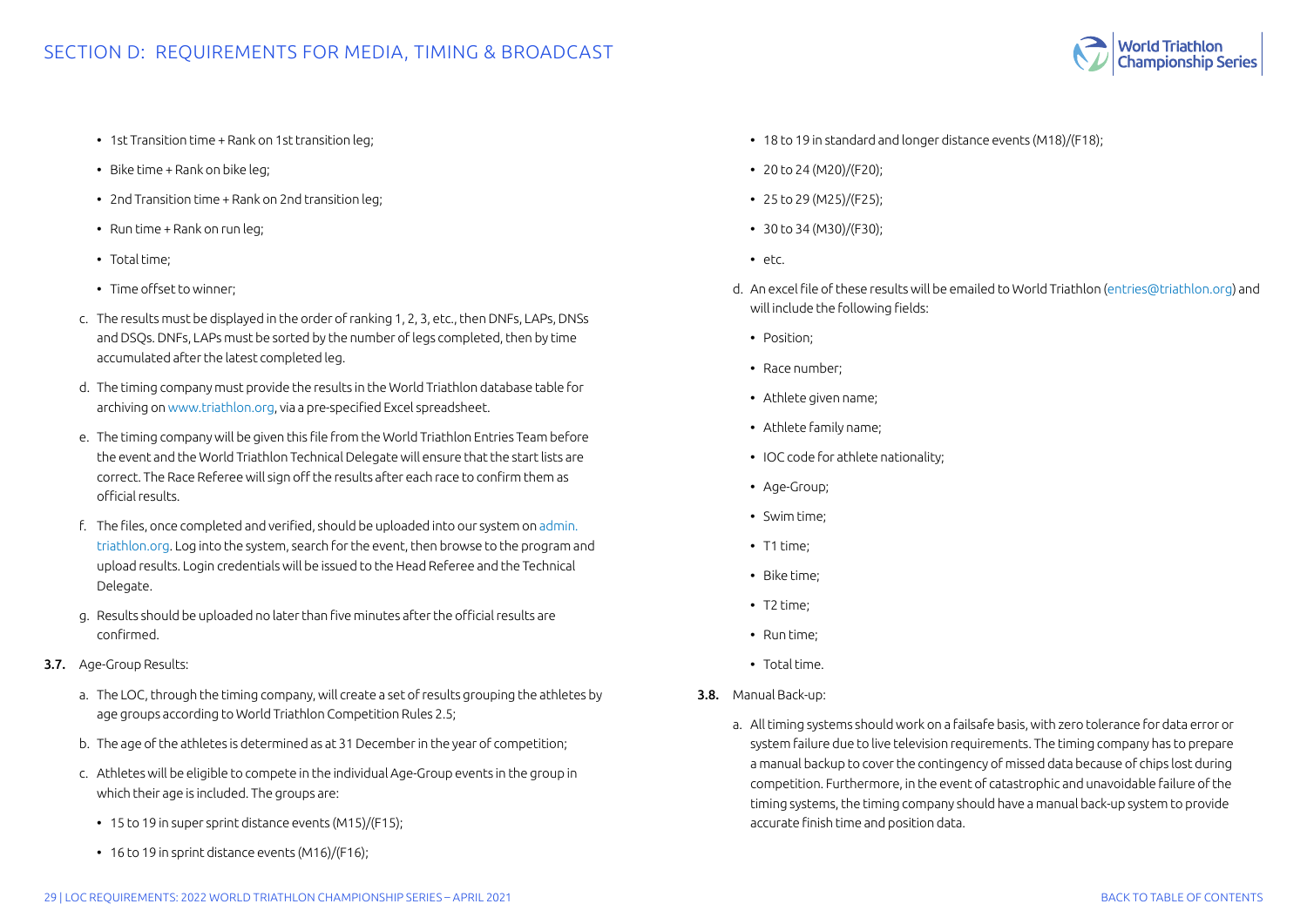

#### <span id="page-29-0"></span>3.9. Photo-Finish System:

- a. The Service Provider must supply Photo Finish Services with certified equipment to decide positions on close finishes in the event.
- b. The minimum resolution of the Photo Finish camera: 1000 pixel high and 1000 frame per second.
- c. Two photo finish cameras must be provided and positioned on either side of the finish Gantry and an official finish line must be marked for the decision of the final result. Mounting the cameras onto the finish gantry scaffold is preferred than using tripods.
- d. For close finishes the Service Provider must be able to export the picture immediately according to a previously agreed communication protocol to the host broadcast company and World Triathlon Media team.

#### 3.10. Basic Broadcast Graphics Services:

- a. The timing and results services provider is required to feed data containing:
	- Environmental information gathered from TOs;
	- Intermediate standings during and after the different splits/laps taken on the different legs'
	- Intermediate standings during and after the different legs (swim / transition / bike / transition / finish);
	- Race incidences, IRMs and penalties;
	- Final results.
- b. The timing and results services provider is required to feed this and work together with the Broadcast graphics company used by the Broadcast production company at the event. This data must be available to the Broadcast graphics company in either a push or a pull protocol. The timing and results services provider must be able to send data over the following methods of communication: TCP/IP.
- c. The timing and results services provider is required to continuously review data before release to the Broadcast graphics company throughout the event, as is requested to have a dedicated person for this purpose. From athlete passing to release of standings information this must be in real time, unless an otherwise distributed plan has been agreed between the timing and results services provider and the Broadcast production company.
- d. Details on additional features should be laid out in the proposal, such as information on:
	- Athlete information request:
	- Competition environment request;
	- Results analysis;
	- The timing and results services company should arrange the transfer of timing data to the graphics provider, with consultation to the LOC and Broadcast production contacts listed below in Section E;
	- Where possible within the range of networking with cable, a direct cable connection must be used for communication between the timing and results services provider and the Broadcast graphics company. Where this is not possible, the optimum solution with either internet or wireless should be carefully considered by the two parties.
- e. Notes:
	- It is the responsibility of the local timing company / service provider to ensure that there is a working interface to the graphics provider.
	- The LOC timing company must provide one contact person from their local timing company to coordinate the protocols in use and the technical requirements of Host Broadcast Company (HBC).

#### **4. BROADCAST REQUIREMENTS**

Please note that this section is directly related to World Triathlon/Infront and the Host Broadcast Company (HBC). All questions should be directed to the Broadcast Production.

- 4.1. Preamble:
	- a. The World Triathlon Championship Series is the premium product of the Olympic sport of Triathlon. In order to establish the series on a worldwide basis it is necessary to have a consistently high quality Broadcast product. World Triathlon defines the Broadcast product as a combination of live races, news and content distribution. All this will be offered to international broadcasters;
	- b. World Triathlon will provide a host broadcaster (HBC) for the event. The HBC will be obliged to produce a Broadcast signal of both races (elite men and elite women) for national and international broadcast partners;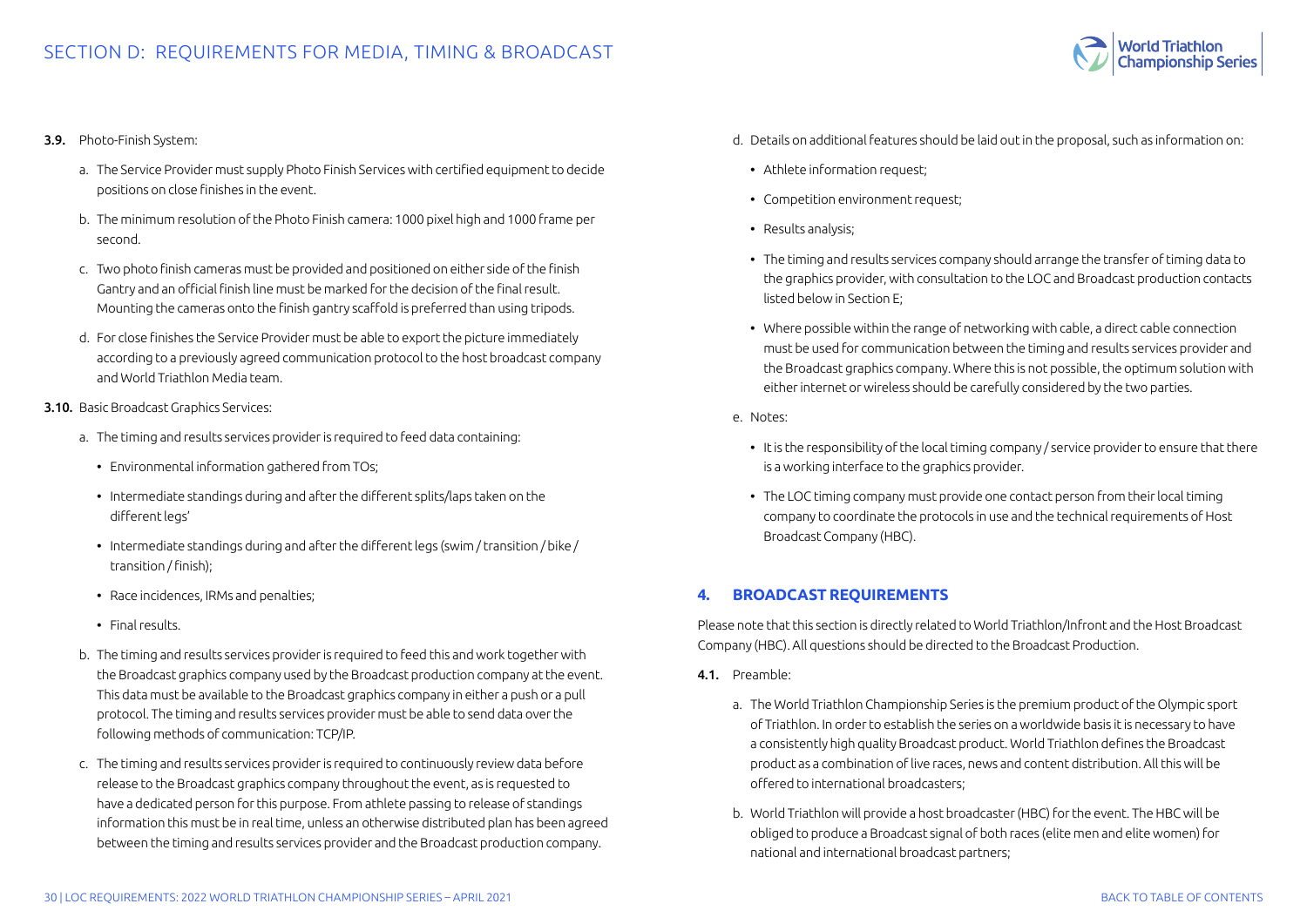- c. The LOC will be required to deliver the onsite infrastructure for the HBC; space, power, internet, structural facilities such as containers, cable bridges/jackets, fencing etc.;
- d. The LOC will provide a domestic broadcast taker for the entire series by 31 October of previous year. If no domestic taker is secured by this date, the rights revert to World Triathlon to secure broadcast for the event and the series. World Triathlon (through its media partner Infront Sports) will deliver International broadcast takers to ensure coverage in as many territories as possible.
- e. World Triathlon undertakes to work with each individual LOC to adjust costs and setup uniquely to each event and any possible services the LOC can add to the production.
- 4.2. Production:
	- a. While the Host Broadcast is fulfilled by World Triathlon/Infront, this section serves as a general guideline for what LOC's can expect from the broadcast production. It is well acknowledged that this document can only give general statements related to the coverage of the World Triathlon Championship Series. Detailed discussion with the proposed HBC is required before a final decision is made and adjustments to these requirements may have to be made depending on the course and other local circumstances. The final set-up will be determined after a site survey with the LOC, HBC and World Triathlon.
	- b. The host broadcaster will be obliged to produce a world-class live World F eed of both the Elite Men's, Women's & any associated Mixed Relay races. It will be responsible to deliver all equipment and manpower necessary for such coverage from the venue.
	- c. Any final camera plan and other local settings are subject to final approval by World Triathlon.
	- d. The normal obligations of an HBC such as on-site coordination for licensees present in the venue should be fulfilled by the HBC too.
	- e. The HBC will make available the feed to World Triathlon and licensees at the venue as determined by World Triathlon/Infront.
	- f. The feed will be produced in the following format: High Definition 1080i/50Hz (or High-Definition 1080i/59.94Hz).
	- g. The HBC will be ready to start the feed at least two (2) hours prior to the Event.
- h. Two digital drive recordings (more upon request) (one clean / clean and one PGM with international sound) will be supplied to World Triathlon and the LOC.
- i. Upon prior consultation of the HBC, World Triathlon will determine the final set-up and the edit flow, the use of graphics, statistics and timekeeper. World Triathlon reserves the right to bring its own director and part of the camera crew for each production and will be entitled to use the technical means provided by HBC. Any final camera plan and other local settings must be approved by World Triathlon.
- j. World Triathlon will provide a Live Producer in charge of the editorial treatment of the event, good usage of the graphics guidelines and delivery of the international running order for each World Triathlon Championship Series event.
- k. The feed will be completely neutral and independent and free of any domestic elements. If the LOC taker requires a domestic focused production, the HBC can provide a quote to produce this in addition to the World Feed.
- l. The feed must be completely neutral and independent and free of any domestic elements.
- m. The feed will be accompanied by full international sound in stereo quality and will cover in full, all the action from the event.
- n. World Triathlon will provide two English commentators whose audio must be implemented into the feed by the HBC.
- o. World Triathlon will hire a provider for Broadcast graphics whose services must be implemented into the OB production and used for the World Feed.
- p. The HBC will implement the official opening and closing sequence provided by World Triathlon and will implement – if produced by World Triathlon – clips, profiles, vignettes, and features about athletes, the venue and the track (virtual / animated), the city and other relevant content promoting World Triathlon, the event and the location at the reasonable discretion of World Triathlon.
- q. The HBC will implement, on World Triathlon's behalf and at World Triathlons reasonable discretion, sponsored graphics (e.g., a branded clock or data). The Broadcast graphics provider will supply the equipment to collect the GPS data and graphics computer or caption generator to implement it into the Television Signal (e.g., Viz RT or similar). HBC will offer all necessary assistance and cooperation to connect the equipment to HBC's OB unit and deliver all necessary supplies for the graphic workplace such as a working container with air conditioning, tables, chairs, power supply, an Internet connection, all cabling, etc.

**World Triathlon Championship Series**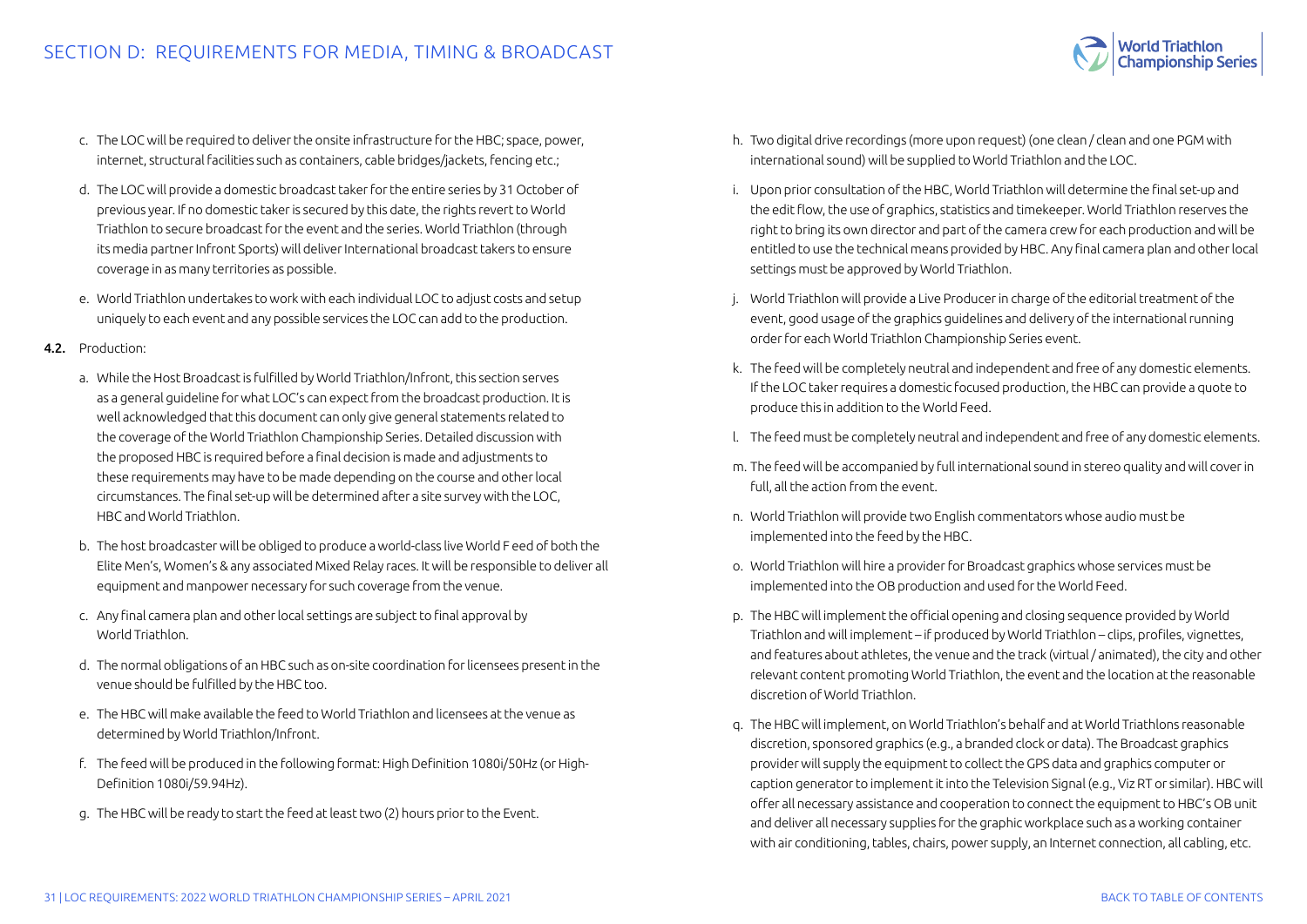

- r. The LOC support for Broadcast includes the provision of certain space and facilities within the venue and course for the HBC and any International Broadcasters with unilateral on-site presence, as well as other positions to observe proceedings to ensure consistency across the event.
- 4.3. Broadcast Interview room:
	- a. A Broadcast interview room of minimum 20m2 should be set up the day of the Athletes' Briefing (working place for 6 people and 4 extra chairs.);
	- b. Electricity and free Wi-Fi internet access is required. The room should be in a quiet environment and have the possibility to turn the lights off;
	- c. Sealed water bottles are required for the athletes.
- 4.4. Coverage outline:
	- a. The International Running Order for the live coverage of the elite event will be provided by HBC.
	- b. Triathlon is determined by the challenges of three different sports each having its own specific requirements for Broadcast coverage and possibly taking place in different environments. The following will give a short outline of what we consider crucial scenes in each of the disciplines. For each of these scenes the host broadcaster will make efforts and ensure the best possible coverage, use the best suitable equipment and the best positions for camera equipment. Upon request World Triathlon/Infront will provide video examples of ideal live coverage from a previous event.
- 4.5. Audio:
	- a. World Triathlon expect (directional) microphones on each camera and at each crucial point of the coverage:
		- Exit from swimming
		- Transition zone to cover fast passing bikes, steps, atmosphere of spectators
		- Finish line
		- At location of specialty cameras
- 4.6. Equipment to be used: For the described coverage we expect the following list of equipment as follows:

| <b>Description</b>                                       | <b>Minimum Number</b><br>(possibly higher depending on venue):                                                                                                                                                                                   |  |  |  |
|----------------------------------------------------------|--------------------------------------------------------------------------------------------------------------------------------------------------------------------------------------------------------------------------------------------------|--|--|--|
| <b>OB Truck</b>                                          | 1 unit, with hard disk slow motion systems                                                                                                                                                                                                       |  |  |  |
| USB recorder                                             | 2 x USB + UBS stock                                                                                                                                                                                                                              |  |  |  |
| Helicopter with WESCAM                                   | 1 x with Bi-Turbine                                                                                                                                                                                                                              |  |  |  |
| RF coverage                                              | Best endeavour to provide uninterrupted RF signal for the entire<br>race, e.g. pressurized RF relay plane. System to be validated by<br>World Triathlon before deployment.                                                                       |  |  |  |
| Cameras on boat<br>(Boats to be provided by LOC)         | 2 x separate boats (One for the wireless handheld and one for a<br>Polecam)                                                                                                                                                                      |  |  |  |
| Cameras on motorbikes:                                   | $\mathcal{P}$                                                                                                                                                                                                                                    |  |  |  |
| Handheld cameras                                         | 3 (with stabilised lenses)                                                                                                                                                                                                                       |  |  |  |
| Polecam                                                  | $\mathbf{1}$                                                                                                                                                                                                                                     |  |  |  |
| Cameras on tripod                                        | Minimum 3                                                                                                                                                                                                                                        |  |  |  |
| Super slow motion cameras                                | 1 camera, 2 positions                                                                                                                                                                                                                            |  |  |  |
|                                                          | Minimum 3 x EVS each with operators, all signals individually<br>routable onto the different inputs of the EVS via a router panel.                                                                                                               |  |  |  |
|                                                          | One (1) of these two (2) EVS operators will be required to edit<br>a 3-minute news playlist during the live coverage for World<br>Triathlon/Infront Sports & Media.                                                                              |  |  |  |
| <b>EVS</b>                                               | In addition, after the termination of the live coverage, World<br>Triathlon/Infront Sports & Media will require 1 EVS with an<br>operator to play out extra footage and graphics.                                                                |  |  |  |
|                                                          | World Triathlon/Infront Sports & Media request access to all the<br>footage in the EVS units to be dumped onto one external hard-<br>drive for archive purposes, along with an EVS operator, up until 2<br>hours after the end of the live feed. |  |  |  |
| Card Reader                                              | For request of ENG material shot by HBC/ENG crew.                                                                                                                                                                                                |  |  |  |
| Cables                                                   | All cable works and cable crossings have to be provided by HBC                                                                                                                                                                                   |  |  |  |
| Jimmy Jib                                                | Depending on venue and course                                                                                                                                                                                                                    |  |  |  |
| Power<br>(Provided by LOC)                               | Power plus backup power supply via a UPS, e.g. Twin Pack<br>generator or similar reliable uninterrupted power solution.<br>System and schematic drawings to be validated by Infront Sports &<br>Media in advance.                                |  |  |  |
| Internet<br>(provided by the LOC)                        | High speed (>50Mbps) cabled internet and wifi.                                                                                                                                                                                                   |  |  |  |
| <b>Extras</b>                                            | Anything necessary for implementation and organisation of<br>frequencies, antennas for the wireless cameras and microphones.                                                                                                                     |  |  |  |
| Extras<br>(provided by LOC, tbc<br>following site visit) | Cherry pickers, cranes, scaffolding, cable jackets etc.                                                                                                                                                                                          |  |  |  |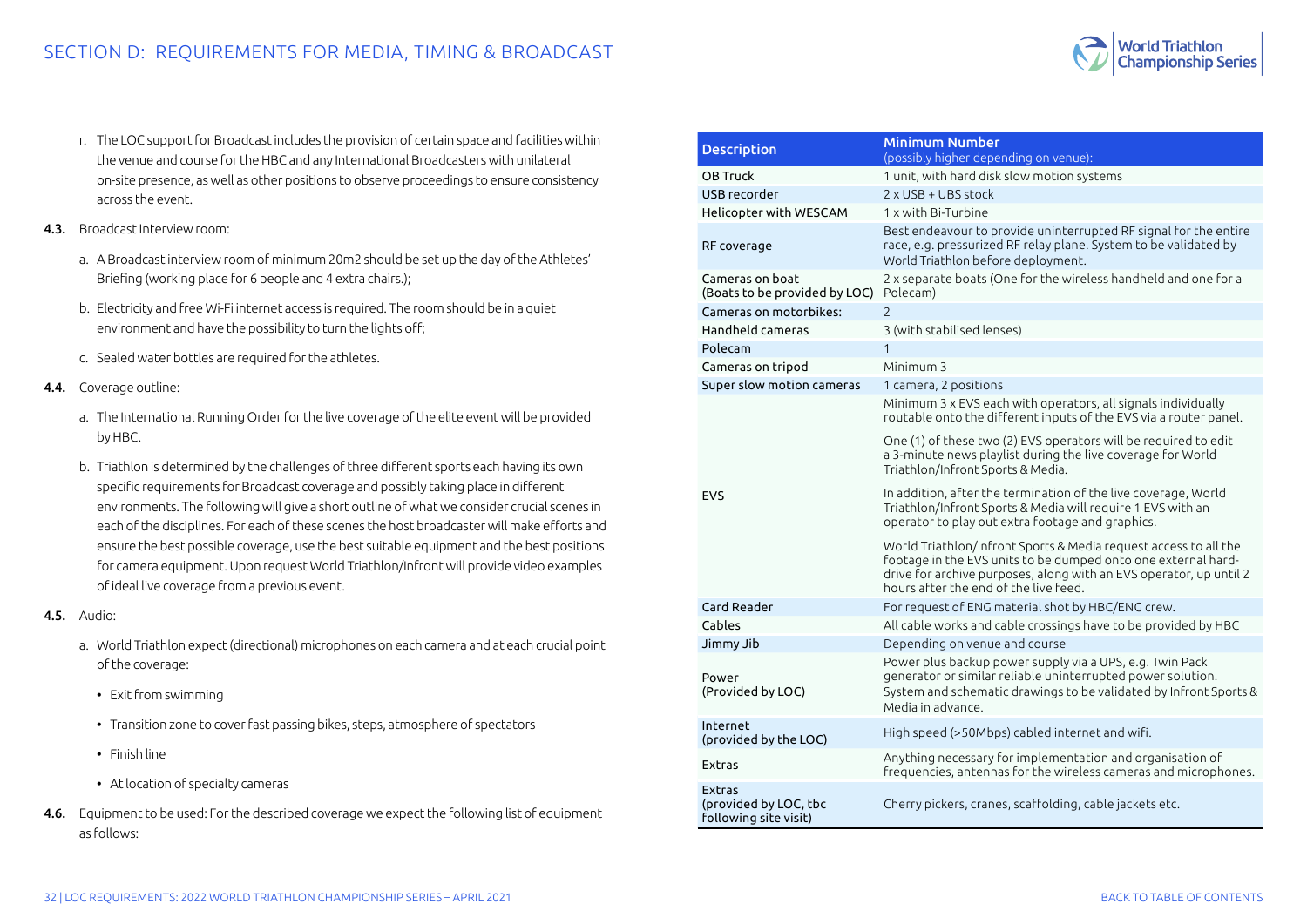

| <b>Description</b>    | Minimum Number<br>(possibly higher depending on venue):                                                                                                                                                                                                                                 |
|-----------------------|-----------------------------------------------------------------------------------------------------------------------------------------------------------------------------------------------------------------------------------------------------------------------------------------|
| Commentary unit       | 1 fully equipped unit for 2 commentators (power, desk, chairs)                                                                                                                                                                                                                          |
| (provided by the LOC) | Technical equipment provided by HBC: monitors, headsets,<br>microphones, codec with intercom, connectivity etc.)                                                                                                                                                                        |
|                       | OB - Van <-> Camera circuit                                                                                                                                                                                                                                                             |
|                       | OB - Van <-> English commentators                                                                                                                                                                                                                                                       |
| Comms                 | (with separated talkback to OB van)                                                                                                                                                                                                                                                     |
|                       | OB - Van <-> TV Graphics                                                                                                                                                                                                                                                                |
|                       | OB - Van <-> World Triathlon Producer (on radio)                                                                                                                                                                                                                                        |
| Graphic equipment     | World Triathlon will provide supplier of TV Graphics. HBC will be<br>responsible for implementing virtual enhancements and data<br>service within the live feed                                                                                                                         |
|                       | Available for 4 days (including the race days)                                                                                                                                                                                                                                          |
| <b>ENG Crew</b>       | Solid-state HD ENG Camera incl. tripod. Standard 3-head lighting<br>kit & sound kit for interviews incl. handheld and clip-on mic, e.g.<br>Panasonic A.J-PX5000G incl. minimum 4 x 64 GB P2 media cards<br>(to be returned)) or Sony PMW500 incl. 4x SxS 64GB cards (to be<br>returned) |
| Creative Crew         | Director, Editor, Camera crew and all relevant creative crew<br>(Infront Sports & Media reserves the right to provide the TV<br>Production Director in order to ensure best coverage).                                                                                                  |
| Licenses              | All required frequencies and permissions for communication,<br>microwave, relay station, helicopter                                                                                                                                                                                     |

#### 4.7. TV Graphics and Data:

- a. World Triathlon will determine one TV Graphics and data supplier for the entire World Triathlon Championship Series. The supplier will deliver a large amount of data useful for the coverage and the analysis of the event. It will serve both live and highlight programmes.
- b. The HBC is entitled and requested to make extensive use of the data provided and should make arrangements for all graphical implementation into the world feed. Some data and graphics may be connected to a sponsor.